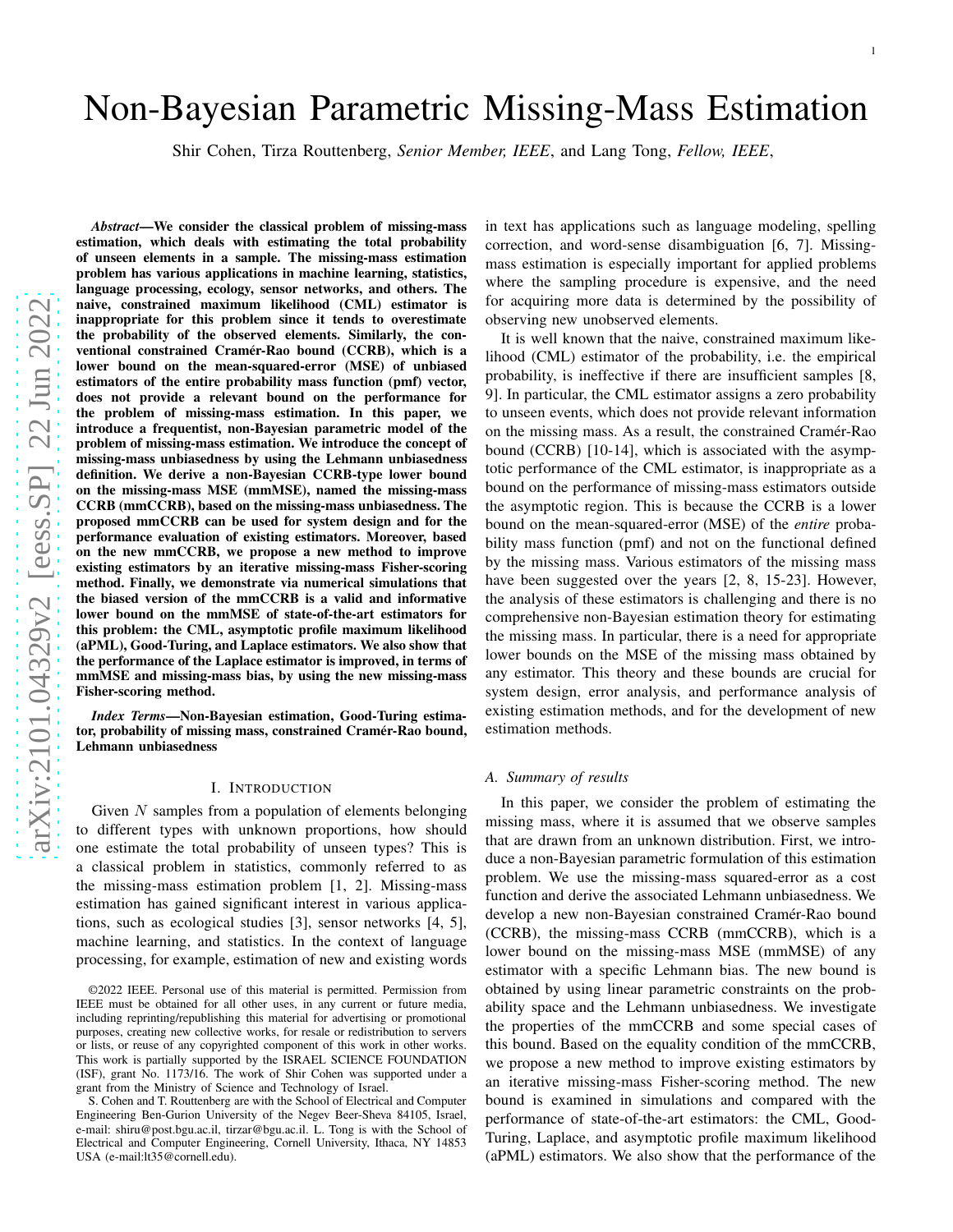Laplace estimator is improved by using the new missing-mass Fisher-scoring method.

# *B. Related works*

Various estimators of the missing mass have been suggested in the literature. A fundamental example is the Good-Turing probability estimator [2], which was invented to decipher the Enigma code during World War II. The Good-Turing estimator, its extensions by smoothing techniques [16, 17], and the Laplace estimator [15, 18, 19], have been shown to be useful for the estimation of the probability of unseen elements [8, 20], and have been implemented in many practical applications. More recently, the profile maximum likelihood (PML) approach has been suggested and analyzed [24-26] as an alternative to the CML estimator. The PML estimator is near-optimal in the MSE sense for a uniform distribution and was shown to have impressive statistical properties.

On the theoretical side, various works analyzed the properties of specific estimators. For example, some interpretations of the Good-Turing estimator and its performance in terms of attenuation have been established in [8, 27]. A derivation of the Good-Turing estimator from a Bayesian point of view with a uniform prior was suggested in [2]. Works related to the Good-Turing estimator include analysis of its bias [2, 28], confidence intervals and convergence rate [29], and (un)consistency [30]. The performance of the Good-Turing estimator was analyzed using the theory of large deviations in [4] and the pmf of its worst-case MSE was discussed in [31].

Different performance bounds for the missing-mass estimation problem have been discussed in the literature. For example, lower and upper bounds on the expected missing mass and inequalities on the probability of large deviations of the missing mass are discussed in [32, 33]. Various existing bounds are associated with the performance of a specific estimator and are distribution-free. For example, upper bounds on the MSE of Robbins-type estimators have been proposed in [34]. Bounds on the worst-case MSE of the Good-Turing estimator have been developed in [31, 35]. On the other hand, other studies provide lower and upper bounds on the performance of any estimator for specific distributions. For example, in [31, 35] there are also lower and upper bounds on the minimax MSE of any estimator for specific distributions. It should be noted that the proposed approach in this paper applies to all algorithms/estimators and is based on evaluating the performance for each pmf value. However, there are no Cramér-Rao-type lower bounds on the averaged performance of any estimator of the missing mass. Our recent works on estimation after selection [36-40] suggest that conditional schemes, in which the performance criterion depends on the observed data, require different Cramér-Rao-type bounds for analysis and system design.

# *C. Organization and notation*

The remainder of the paper is organized as follows: Section II presents the non-Bayesian parametric model of missingmass estimation under a multinomial model, including the conventional CCRB and constrained unbiasedness for this model and the appropriate cost function. In Section III, we derive a new CCRB-type lower bound on the mmMSE. In Section IV, we describe the missing-mass Fisher-scoring method. Numerical simulations are presented in Section V. Finally, our conclusions can be found in Section VI.

In the rest of this paper, vectors are denoted by boldface lowercase letters and matrices by boldface uppercase letters. The notations  $\mathbb{1}_{\{A\}}$  and I denote the indicator function of an event A and the identity matrix, respectively. The vectors 1 and 0 are column vectors of ones and zeros, respectively, and  $e_m$ is the mth column of the identity matrix, all with appropriate dimensions. The matrix  $diag(a)$  denotes the diagonal matrix with vector a on the diagonal. The mth element of the vector a, the  $(m, q)$ th element of the matrix **A**, and the  $(m_1 :$  $m_2 \times q_1 : q_2$ ) submatrix of **A** are denoted by  $a_m$ , **A**<sub>m,q</sub>, and  ${\bf A}_{m_1:m_2,q_1:q_2}$ , respectively. The trace of a matrix  ${\bf A} \in \mathbb{R}^{M \times M}$ is defined as trace(A) =  $\sum_{m=1}^{M} A_{m,m}$ . The gradient of a vector function, c, of  $\theta$ ,  $\nabla_{\theta} \overline{c}$ , is a matrix in  $\mathbb{R}^{K \times M}$ , with the  $(k, m)$ th element equal to  $\frac{\partial c_k}{\partial \theta_m}$ , where  $\mathbf{c} = [c_1, \dots, c_K]^T$ and  $\boldsymbol{\theta} = [\theta_1, \dots, \theta_M]^T$ . For a scalar function c, we denote  $\nabla_{\theta}^{T} c \stackrel{\triangle}{=} (\nabla_{\theta} c)^{T}$ , and  $\nabla_{\theta}^{2} c \stackrel{\triangle}{=} \nabla_{\theta} \nabla_{\theta}^{T} c$ . The notations  $E_{\theta}[\cdot]$  and  $E_{\theta}[\cdot|A]$  represent the expectation and conditional expectation operators, parametrized by a deterministic vector,  $\theta$ , and given the event A. For a set X,  $|X|$  represents its cardinality.

#### II. NON-BAYESIAN ESTIMATION OF THE MISSING MASS

In this section, we present the problem of estimating the missing mass as a non-Bayesain parameter estimation problem. In Subsection II-A we describe the observation model and the relevant probability functions. In Subsection II-B we develop the  $\chi$ -unbiasedness and the CCRB for estimating the unknown pmf under this model. Finally, in Subsection II-C we formulate the missing-mass estimation problem, and present the missing-mass squared-error cost function, which is used in this paper.

#### *A. Non-Bayesian model*

Assume that there is a set of M symbols,  $S =$  $\{s_1, \ldots, s_M\}$ , where the alphabet size,  $M \geq 1$ , is assumed to be finite and known. The elements in  $S$  may represent, for example, species in the jungle [8], words in a dictionary [6, 7], or operating sensors [4, 5]. The true probability of observing symbol  $s_m$  is denoted by  $\theta_m$ ,  $m = 1, \dots, M$ , where  $\theta_m \neq 0$  for all  $m = 1, ..., M$  and  $\sum_{m=1}^{M} \theta_m = 1$ . Thus,  $\boldsymbol{\theta} \triangleq [\theta_1, \dots, \theta_M]^T$  is a pmf vector over the discrete and finite set of symbols, S. As a result,  $\theta$  is an element of the simplex  $\Omega_{\theta}$ , i.e.  $\theta \in \Omega_{\theta}$ , where

$$
\Omega_{\theta} \stackrel{\triangle}{=} \left\{ \theta \in [0,1]^M \, | f(\theta) = 0 \right\},\tag{1}
$$

in which

$$
f(\boldsymbol{\theta}) \stackrel{\triangle}{=} \sum_{m=1}^{M} \theta_m - 1. \tag{2}
$$

In general constrained parameter estimation, the null-space matrix that is orthogonal to the constraints plays an important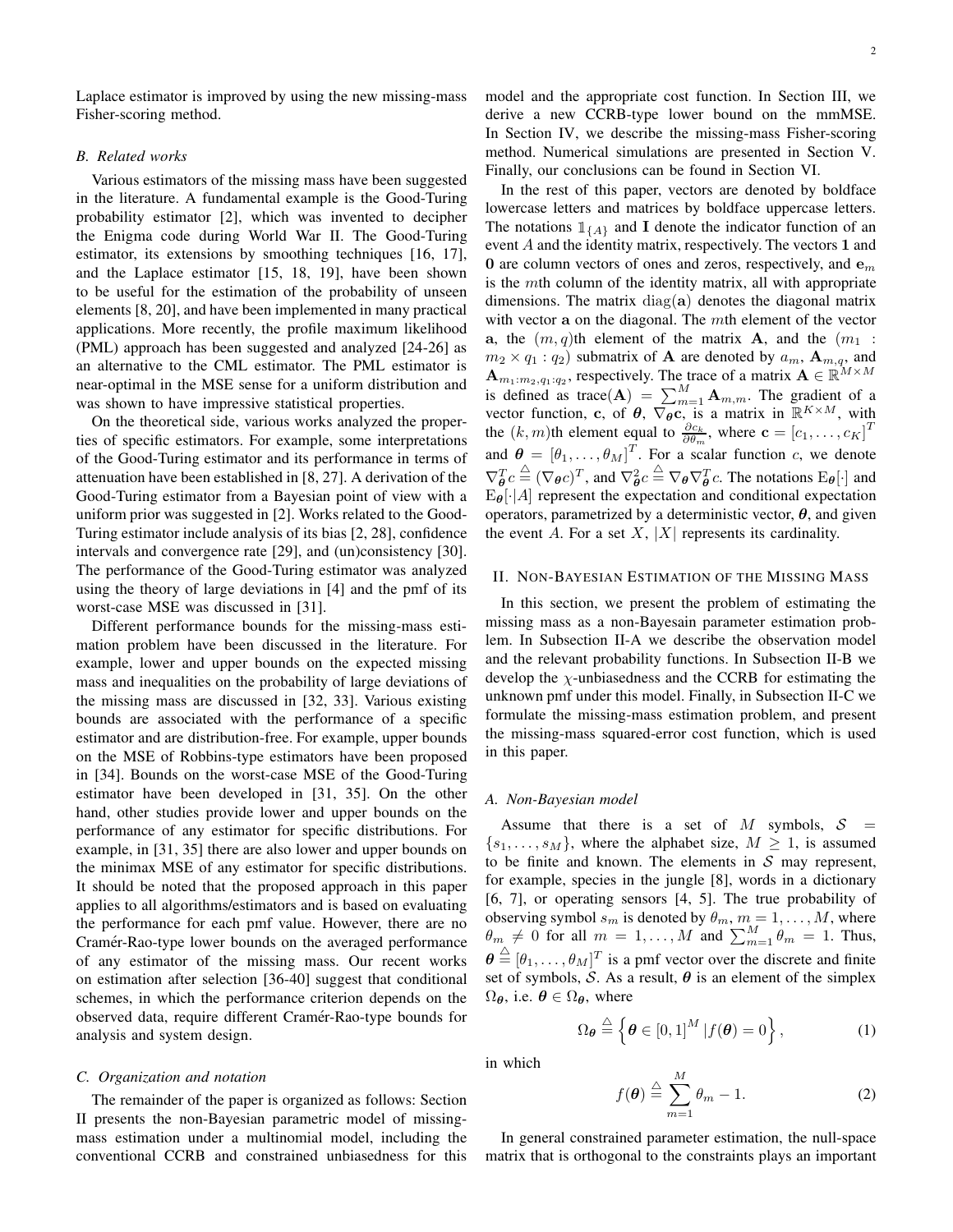w.r.t.  $\theta$  is

$$
\mathbf{F} \stackrel{\triangle}{=} \nabla_{\boldsymbol{\theta}}^T f(\boldsymbol{\theta}) = \mathbf{1}_M^T. \tag{3}
$$

In addition, there exists a null-space matrix  $\mathbf{U} \in \mathbb{R}^{M \times (M-1)}$ such that

$$
\mathbf{F}\mathbf{U} = \mathbf{1}_M^T \mathbf{U} = \mathbf{0}^T, \ \mathbf{U}^T \mathbf{U} = \mathbf{I}.
$$
 (4)

In particular, it can be verified that  $U<sup>T</sup>y = 0<sub>M-1</sub>$  *iff* y =  $c\mathbf{1}_M$ , where  $c \in \mathbb{R}$  is an arbitrary constant.

Under the independent and identically distributed (i.i.d.) multinomial model  $[2]$ , it is assumed that there are N i.i.d. samples,  $\{x_n\}_{n=1}^N$ , drawn according to the pmf described by the unknown vector,  $\theta$ . We consider the problem of estimating the missing mass of the unobserved symbols, which is a function of  $\theta$ . It can be verified that the pmf of the random observation vector,  $\mathbf{x} \triangleq [x_1, \dots, x_N]^T \in \mathcal{S}^N$ , is a binomial distribution:

$$
p(\mathbf{x};\boldsymbol{\theta}) = \prod_{m=1}^{M} \theta_m^{C_{N,m}(\mathbf{x})}, \ \mathbf{x} \in \mathcal{S}^{N},
$$
 (5)

where

$$
C_{N,m}(\mathbf{x}) \stackrel{\triangle}{=} \sum_{n=1}^{N} \mathbb{1}_{\{x_n = s_m\}}, \ m = 1, \dots, M, \tag{6}
$$

is the number of times that the mth element was observed out of the  $N$  samples. Therefore, the vector  $[C_{N,0}(\mathbf{x}), \ldots, C_{N,M}(\mathbf{x})]^T$  has a multinomial distribution with parameters N and  $\theta$ . The pmf in (5) can also be written as

$$
p(\mathbf{x};\boldsymbol{\theta}) = \prod_{m=1}^{M} \theta_m^{\sum_{r=0}^{N} r \mathbb{1}_{\{m \in G_{N,r}(\mathbf{x})\}}},
$$
(7)

where  $G_{N,r}(\mathbf{x})$  is the set of elements that appear exactly r times in the N-length observation vector, x. That is, if  $m \in$  $G_{N,r}(\mathbf{x})$ , then  $C_{N,m}(\mathbf{x}) = r$ . In particular, the set

$$
G_{N,0}(\mathbf{x}) \stackrel{\triangle}{=} \{m : m = 1, ..., M, x_n \neq s_m, \ \forall n = 0, ..., N\}
$$
\n(8)

is the set of elements that do not appear in the observation vector, x, with  $C_{N,m}(\mathbf{x}) = 0$ . For example, upon observing the vector  $\mathbf{x} = [a, c, c]^T$  with  $N = 3$  and  $\mathcal{S} = \{a, b, c\},\$ the histogram values are  $C_{3,1}(\mathbf{x}) = 1$ ,  $C_{3,2}(\mathbf{x}) = 0$ , and  $C_{3,3}(\mathbf{x}) = 2$  according to (6), and the missing mass is the pmf of  $\{b\}$ , since according to (8)  $G_{3,0} = \{b\}$ .

Let us define the subspace of all observation vectors that do not include  $s_m$  as

$$
\mathcal{A}_m \stackrel{\triangle}{=} \{ \mathbf{x} \in \mathcal{S}^N : m \in G_{N,0}(\mathbf{x}) \}, \ m = 1, \dots, M. \tag{9}
$$

For a given number of measurements, N, the probability of the mth element being unobserved in these measurements is

$$
\Pr(\mathbf{x} \in \mathcal{A}_m; \boldsymbol{\theta}) = \mathrm{E}_{\boldsymbol{\theta}} \left[ \mathbb{1}_{\{m \in G_{N,0}(\mathbf{x})\}} \right] = (1 - \theta_m)^N, \quad (10)
$$

 $\forall m = 1, \dots, M$ . By using Bayes rule it can be seen that

$$
p(\mathbf{x}|\mathbf{x} \in \mathcal{A}_m; \boldsymbol{\theta}) = \begin{cases} \frac{p(\mathbf{x}; \boldsymbol{\theta})}{\Pr(\mathbf{x} \in \mathcal{A}_m; \boldsymbol{\theta})} & \text{if } \mathbf{x} \in \mathcal{A}_m \\ 0 & \text{otherwise} \end{cases}
$$
(11)

role [10, 11]. For the considered setting, the gradient of  $f(\theta)$   $m = 1, ..., M$ . By substituting (5) and (10) in (11), we obtain

$$
p(\mathbf{x}|\mathbf{x} \in \mathcal{A}_m; \boldsymbol{\theta}) = \begin{cases} \frac{\prod_{i=1}^M \theta_i^{C_{N,l}(\mathbf{x})}}{(1-\theta_m)^N} & \text{if } \mathbf{x} \in \mathcal{A}_m \\ 0 & \text{otherwise} \end{cases}, \quad (12)
$$

 $m=1,\ldots,M$ .

We denote by  $\hat{\theta}: \mathcal{S}^N \to \Omega_{\theta}$  an arbitrary estimator of the pmf vector,  $\theta$ , based on the observation vector, x. The CML estimator of  $\theta$  under the parametric constraint  $f(\theta) = 0$  from (2) is given by

$$
\hat{\theta}_m^{\text{CML}} = \frac{C_{N,m}(\mathbf{x})}{N}, \ m = 1, \dots, M. \tag{13}
$$

In particular, the CML estimator assigns zero probability for unseen elements, i.e. for the missing mass. Some alternative estimators are presented in Subsection III-D.

#### *B. CCRB and constrained unbiasedness*

In this subsection, we develop the conventional CCRB and the unbiasedness condition for estimating  $\theta$  under the considered model. The CCRB [10, 11] provides a lower bound on the MSE of any locally  $\chi$ -unbiased estimator [13, 14, 41], which is a weaker requirement than ordinary mean unbiasedness, and is defined as follows.

*Definition 1:* An estimator  $\hat{\theta}: \mathcal{S}^N \to \Omega_{\theta}$  is said to be a locally *χ*-unbiased estimator in the neighborhood of  $\tilde{\theta} \in \Omega_{\theta}$ if it satisfies

$$
\mathbf{U}^T \mathbf{E}_{\tilde{\boldsymbol{\theta}}} [\hat{\boldsymbol{\theta}} - \tilde{\boldsymbol{\theta}}] = \mathbf{0}_{M-1} \tag{14}
$$

and

$$
\left\{ \nabla_{\theta}^{T} \mathbf{E}_{\theta} [\hat{\theta} - \theta] \right\} \Big|_{\theta = \tilde{\theta}} \mathbf{U} = \mathbf{0}_{M \times (M-1)}, \quad (15)
$$

where **U** is defined in (4).

It should be noted that in this paper the notation  $\tilde{\theta}$  represents a specific value (or "local" value) of the unknown parameter vector in the simplex  $\Omega_{\theta}$ , while  $\theta$  is used as a general parameter in the different functions. For the CML estimator in (13) we obtain that

$$
\mathbf{E}_{\theta}\left[\hat{\theta}_{m}^{\mathbf{CML}} - \theta_{m}\right] = \mathbf{E}_{\theta}\left[\frac{C_{N,m}(\mathbf{x})}{N} - \theta_{m}\right] = 0, \quad (16)
$$

for all  $m = 1, ..., M$  and for any  $\theta \in \Omega_{\theta}$ , where the last equality follows from the mean of a variable with a multinomial distribution. Thus, (16) implies that the CML estimator satisfies Definition 1 and that it is a locally  $\chi$ unbiased estimator for any  $\theta \in \Omega_{\theta}$ ; thus, it is a uniformly  $\chi$ -unbiased estimator. The CML estimator is also a C-unbiased estimator in the Lehmann sense [13, 42], since the constraint  $\theta \in \Omega_{\theta}$  is linear.

The CCRB on the MSE of any unbiased estimator in the sense of Definition 1 at  $\theta \in \Omega_{\theta}$  is given by [11, 13, 14, 41]

$$
\mathrm{E}_{\tilde{\boldsymbol{\theta}}} \left[ (\hat{\boldsymbol{\theta}} - \tilde{\boldsymbol{\theta}})(\hat{\boldsymbol{\theta}} - \tilde{\boldsymbol{\theta}})^T \right] \succeq \mathbf{U} (\mathbf{U}^T \mathbf{J} (\tilde{\boldsymbol{\theta}}) \mathbf{U})^{-1} \mathbf{U}^T, \qquad (17)
$$

where the conventional Fisher information matrix (FIM) is

$$
\mathbf{J}(\boldsymbol{\theta}) = \mathbf{E}_{\boldsymbol{\theta}} \left[ \nabla_{\boldsymbol{\theta}} \log p(\mathbf{x}; \boldsymbol{\theta}) \nabla_{\boldsymbol{\theta}}^T \log p(\mathbf{x}; \boldsymbol{\theta}) \right], \ \boldsymbol{\theta} \in \Omega_{\boldsymbol{\theta}}.
$$
 (18)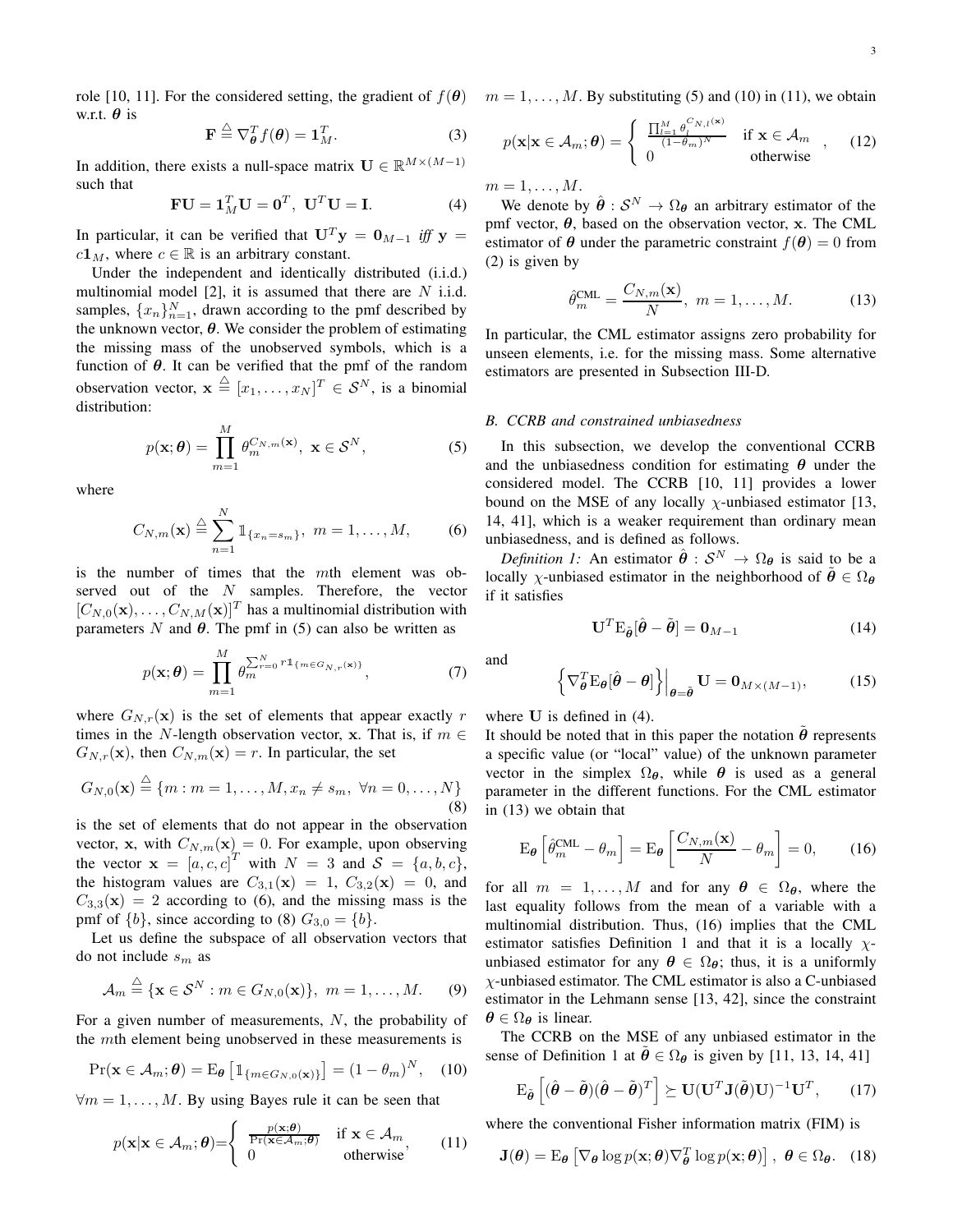In Appendix A it is shown that the CCRB on the trace MSE under the considered model is given by

$$
\sum_{m=1}^{M} \mathcal{E}_{\tilde{\boldsymbol{\theta}}} \left[ (\hat{\theta}_m - \tilde{\theta}_m)^2 \right] \ge B^{\text{CCRB}}(\tilde{\boldsymbol{\theta}}),\tag{19}
$$

where

$$
B^{\text{CCRB}}(\boldsymbol{\theta}) \stackrel{\triangle}{=} \frac{1}{N} \text{trace}\left( \left( \mathbf{U}^T \left( \text{diag}(\boldsymbol{\theta}) \right)^{-1} \mathbf{U} \right)^{-1} \right). \tag{20}
$$

However, missing-mass estimators, such as the Good-Turing and add-constant estimators, are  $\chi$ -biased. Thus, the performance of these estimators should be assessed by the biased CCRB [43], which is a function of the estimator's bias gradient. Moreover, the CCRB in (20) is a lower bound on the MSE of estimators of the entire pmf vector, and does not provide a relevant bound on the performance for the missing-mass estimation problem. This is similar to the mismatch of the naive CML estimator from (13), which tends to overestimate the probability of the observed elements. In the following section, we develop a new CCRB-type bound on the missingmass estimation.

# *C. Non-Bayesian paradigm and mmMSE risk*

In this subsection, we explain the rationale behind the considered approach, which is: 1) purely non-Bayesian estimation of a *deterministic* parameter; 2) an estimation of a parameter of interest in the presence of nuisance parameters that affect the accuracy of estimation; 3) based on the estimation of the entire pmf,  $\theta$ ; and 4) based on the mmMSE risk.

The missing mass, namely the total probability mass of the outcomes not observed in the samples in x, is defined as

$$
p_0(\mathbf{x}, \boldsymbol{\theta}) = \sum_{m=1}^{M} \theta_m \mathbb{1}_{\{m \in G_{N,0}(\mathbf{x})\}}.
$$
 (21)

The missing mass in (21) is a hybrid (mixture of random and deterministic) scalar parameter, which is a function of both the *deterministic* pmf vector, θ, and the *random* observation vector, x. Thus, various papers in the literature (see, e.g. [31, 44]) treat the estimation problem as the estimation of the *hybrid* parameter,  $p_0(x, \theta)$ , which allegedly has both random and deterministic parts. However, since the random observation vector, x, is known, the true unknown part in  $p_0(\mathbf{x}, \boldsymbol{\theta})$  is only the deterministic vector,  $\boldsymbol{\theta}$ . Therefore, in this work we adopt the non-Bayesian approach for the estimation of *deterministic* parameters. Moreover, since all the elements of the pmf vector,  $\theta$ , are unknown, we treat this estimation problem as the estimation of the parameters of interest in (21) that include the probabilities of unseen events, and refer to the other (seen) parameters in  $\theta$  as nuisance parameters [45, 46].

Direct calculation of the MSE of  $p_0(\mathbf{x}, \theta)$  from (21),

$$
\mathrm{E}_{\boldsymbol{\theta}}\left[\left(\sum_{m=1}^M \hat{\theta}_m 1\!\!1_{\{m \in G_{N,0}(\mathbf{x})\}} - \sum_{m=1}^M \theta_m 1\!\!1_{\{m \in G_{N,0}(\mathbf{x})\}}\right)^2\right],
$$

requires the calculation of all cross-correlations of estimation errors of any  $\theta_m$  and  $\theta_l, l, m \in G_{N,0}(\mathbf{x})$ . This, in turn, requires computing the expectation of a sum of  $2^M$  possible events (that represent the binary options that m and/or  $l$  is within/without  $G_{N,0}(\mathbf{x})$ , for any x and any  $m, l = 1, \ldots, M$ ). While this approach is feasible for calculating the MSE of specific missing-mass estimators (see, e.g. in [31, 35]), we found it infeasible for the calculation of the associated modified FIM and unbiasedness, which leads to an intractable bound.

In order to capture the relevant errors both meaningfully and in a way that can be easily computed, we use here an alternative cost function, which is based on the missing-mass squared-error cost function:

$$
C(\hat{\boldsymbol{\theta}}, \boldsymbol{\theta}) \stackrel{\triangle}{=} \sum_{m=1}^{M} (\hat{\theta}_m - \theta_m)^2 \mathbb{1}_{\{m \in G_{N,0}(\mathbf{x})\}},
$$
 (22)

for any estimator  $\hat{\boldsymbol{\theta}} = [\hat{\theta}_1, \dots, \hat{\theta}_M]^T$  of the pmf vector,  $\boldsymbol{\theta} = [\theta_1, \dots, \theta_M]^T$ . The associated mmMSE risk, which is the expected value of (22), is

$$
\mathbf{E}_{\theta}\left[C(\hat{\theta},\theta)\right] = \sum_{m=1}^{M} \mathbf{E}_{\theta}\left[(\hat{\theta}_{m} - \theta_{m})^{2} \mathbb{1}_{\{m \in G_{N,0}(\mathbf{x})\}}\right]
$$

$$
= \sum_{m=1}^{M} \mathbf{E}_{\theta}\left[(\hat{\theta}_{m} - \theta_{m})^{2} | \mathbf{x} \in \mathcal{A}_{m}\right] \mathbf{Pr}(\mathbf{x} \in \mathcal{A}_{m}; \theta), \quad (23)
$$

where the last equality is obtained by using the law of total probability and the conditional distribution from (11).

It can be seen that in order to evaluate the mmMSE performance of the estimator of  $p_0(\mathbf{x}, \theta)$  over all possible observation vectors x, we need to sum over the errors of all the elements of  $\theta$  (i.e. to compute M terms). This is a significant reduction in computational cost compared with the direct calculation of the MSE that requires computing the expectation over  $2^M$  possible events. In addition, since we assume that M is known and finite, the sum in (22) is finite. This cost takes into account all possible estimation errors by summing over all the errors in a similar manner to existing different bounds on various cost functions (see, e.g. in [31, 35]) and to performance evaluation of specific estimators (see, e.g. in [28, 47]). The use of the indicator functions in the missing-mass squarederror cost function in  $(22)$  implies that the error of the mth parameter,  $\theta_m - \theta_m$ , affects the mmMSE only for observations x such that  $s_m$  has not been observed. Thus, it can be seen that the mmMSE is the sum of the MSEs of the parameters of interest, i.e. only the estimation errors of elements with the indices that are in  $G_{N,0}(\mathbf{x})$  from (8). It should be noted that other parametric statistical analyses of the missing-mass estimation in the literature are based on the estimation of the entire pmf vector,  $\theta$ . For example, in [28], the full estimator of  $\theta$  is used to analyze the bias of missing-mass estimators. Similarly, in the development of the minimax bound in [35], a tight bound is derived by replacing the problem of missingmass estimation with that of distribution estimation. Further, some missing-mass estimators are based on estimating  $\theta$  and then applying different smoothing approaches to obtain the estimator of the missing mass (see, e.g. [8]). Finally, it should be noted that the mmMSE is computed where the expectation is only over the randomness in the estimator, since the pmf is a deterministic vector in the considered model.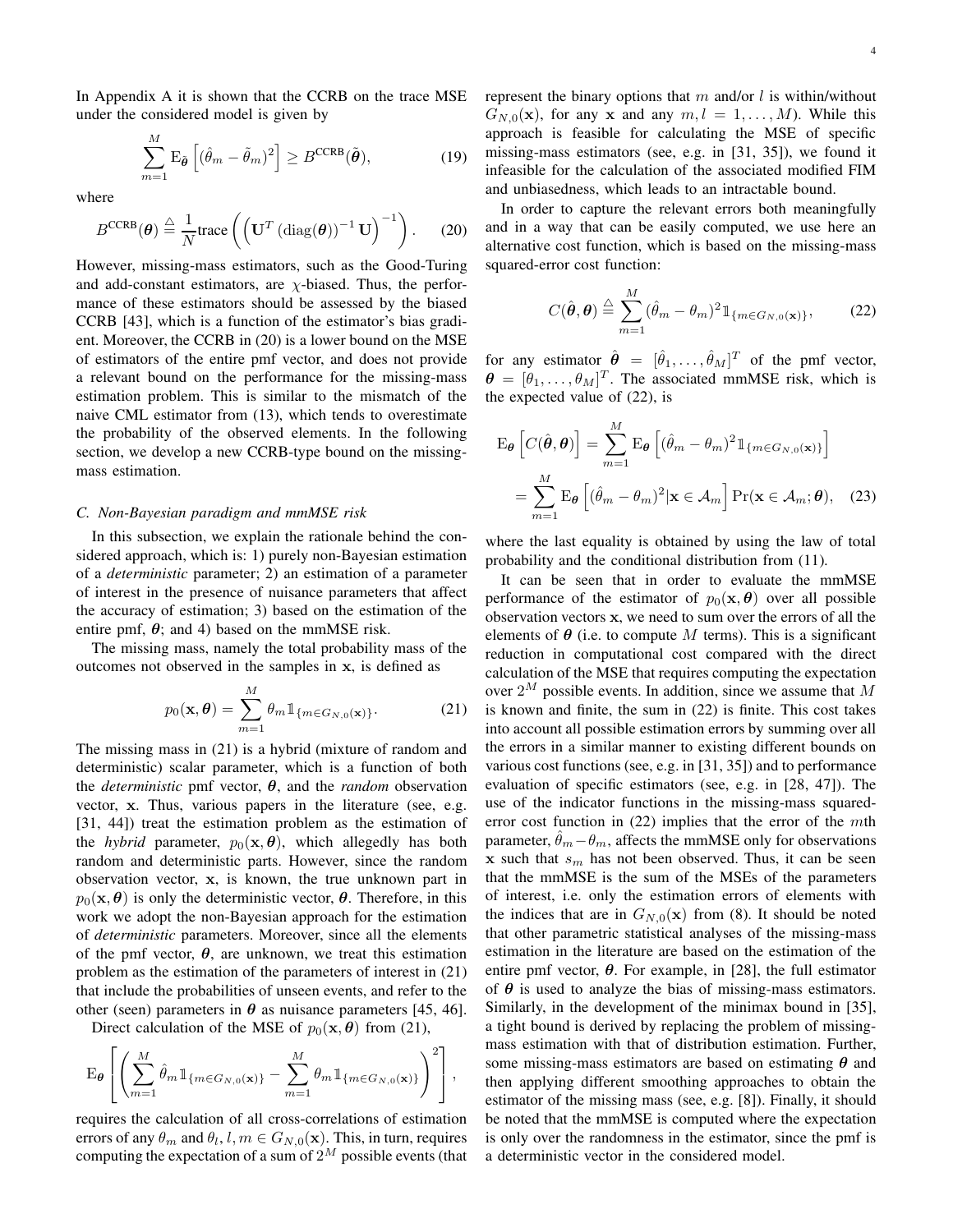# III. MISSING-MASS CONSTRAINED CRAMÉR-RAO (MMCCRB) BOUND

In this section, a CCRB-type lower bound is derived. In Subsection III-A we develop the uniform and local unbiasedness in the Lehmann sense under the missing-mass squarederror cost function and under the probability-space parametric constraints. In Subsection III-B, we derive the proposed bound, which is a lower bound on the mmMSE and is a function of the Lehmann bias of the estimators. For the sake of generality, the unbiasedness and the mmCCRB are first derived for a general observation-model distribution,  $p(\mathbf{x}; \boldsymbol{\theta})$ . Thus, the missingmass unbiasedness in Subsection III-A and the mmCCRB in Subsection III-B can be used for various variations of the missing-mass estimation problem, such as estimating an unknown Markov chain from its sample [33, 48, 49]. Then, in Subsection III-C, we develop the closed-form mmCCRB for the classical i.i.d. model, given in (5), as well as the mmCCRB for missing-mass unbiased estimators. Finally, in Subsection III-D we present some special cases of the mmCCRB.

#### *A. Lehmann unbiasedness*

The mean-unbiasedness constraint is commonly used in non-Bayesian parameter estimation [50]. Lehmann [42] proposed a generalization of the unbiasedness concept, which is based on the considered cost function, as follows.

*Definition 2:* An estimator  $\hat{\theta}: \mathcal{S}^N \to \mathbb{R}^M$  is an unbiased estimator of  $\theta$  in the Lehmann sense [42] w.r.t. a given cost function,  $C(\theta, \theta)$ , if

$$
\mathcal{E}_{\boldsymbol{\theta}}[C(\hat{\boldsymbol{\theta}}, \boldsymbol{\eta})] \ge \mathcal{E}_{\boldsymbol{\theta}}[C(\hat{\boldsymbol{\theta}}, \boldsymbol{\theta})], \ \forall \boldsymbol{\eta}, \boldsymbol{\theta} \in \Omega_{\boldsymbol{\theta}}, \qquad (24)
$$

where the simplex  $\Omega_{\theta}$  is the parameter space.

The Lehmann unbiasedness definition implies that an estimator is unbiased if, on average, it is "closer" to the true parameter  $\theta$ than to any other value in the parameter space (here, denoted by an arbitrary vector,  $\eta$ ). The measure of closeness is determined by the considered cost function,  $C(\hat{\theta}, \theta)$ . Examples for Lehmann unbiasedness with different cost functions and under parametric constraints can be found in [13, 36, 37, 42, 51, 52]. The following lemma states the Lehmann unbiasedness for the estimation problem of missing-mass probability. To this end, we define the elements of the missing-mass bias vector,  $\mathbf{b}_{N,0}(\boldsymbol{\theta}) \in \mathbb{R}^M$ , as follows:

$$
\begin{aligned} \left[\mathbf{b}_{N,0}(\boldsymbol{\theta})\right]_m &\stackrel{\triangle}{=} \mathbf{E}_{\boldsymbol{\theta}} \left[ (\hat{\theta}_m - \theta_m) \mathbbm{1}_{\{m \in G_{N,0}(\mathbf{x})\}} \right] \\ &= \mathbf{E}_{\boldsymbol{\theta}} \left[ \hat{\theta}_m - \theta_m | \mathbf{x} \in \mathcal{A}_m \right] \Pr(\mathbf{x} \in \mathcal{A}_m; \boldsymbol{\theta}), \tag{25} \end{aligned}
$$

 $\forall m = 1, \ldots, M$ , where the last equality is obtained by using the law of total probability.

*Lemma 1:* An estimator  $\hat{\theta}$  :  $S^N \rightarrow \Omega_{\theta}$  is said to be a *uniformly* Lehmann-unbiased estimator of  $\theta \in \Omega_{\theta}$  w.r.t. the missing-mass squared-error cost function from (22) if

$$
\mathbf{U}^T \mathbf{b}_{N,0}(\boldsymbol{\theta}) = \mathbf{0}_{M-1}, \ \forall \boldsymbol{\theta} \in \Omega_{\boldsymbol{\theta}}, \tag{26}
$$

where U and  $\mathbf{b}_{N,0}(\theta)$  are defined in (4) and (25), respectively. *Proof:* The proof appears in Appendix B.

The CCRB is a *local* bound, meaning that it determines the achievable performance at a particular value of  $\theta$ , denoted here

by  $\tilde{\theta}$ , based on the statistics in its neighborhood. Similar to the local  $\chi$ -unbiasedness in Definition 1, we can define the *local* missing-mass unbiasedness as follows.

*Definition 3:* An estimator  $\hat{\theta}: \mathcal{S}^N \to \Omega_{\theta}$  is said to be a *locally* Lehmann-unbiased estimator [42] in the neighborhood of  $\theta \in \Omega_{\theta}$  w.r.t. the missing-mass squared-error cost function from (22) if it satisfies

$$
\mathbf{U}^T \mathbf{b}_{N,0}(\tilde{\boldsymbol{\theta}}) = \mathbf{0}_{M-1} \tag{27}
$$

and

$$
\left\{\nabla_{\boldsymbol{\theta}}^T \mathbf{b}_{N,0}(\boldsymbol{\theta})\right\}\big|_{\boldsymbol{\theta}=\tilde{\boldsymbol{\theta}}} \mathbf{U} = \mathbf{0}_{M \times (M-1)}.
$$
 (28)

It should be noted that the condition in (26) requires a *uniform* unbiasedness, for any  $\theta \in \Omega_{\theta}$ , while the conditions in (27) and (28) are *local* conditions that are required to be satisfied only at the specific  $\theta$ , denoted here by  $\hat{\theta}$ , for which the bound is developed. Both the local and the uniform missing-mass unbiasedness definitions restrict only the values that belong to the set of unseen symbols, i.e. elements that belong to the set  $G_{N,0}(\mathbf{x})$  from (8), in S to be unbiased. In addition, by comparing Definition 1 and Definition 3 it can be seen that the differences between the local  $\chi$ -unbiasedness and the local missing-mass unbiasedness follow from the difference of the cost functions, where both definitions use the null-space matrix, U, which is due to the parametric constraint. However, while there exist estimators that are  $\chi$ unbiased, such as the CML estimator as shown in (16), there are no estimators that are missing-mass unbiased in the nonasymptotic region, without splitting the data or taking extra draws [44, 53, 54]. It is known that even when unbiased methods do not exist in a particular setting, such as in the case of various nonlinear models, meaningful biased techniques with good performance can still be found [43, 55-57].

The uniform missing-mass unbiasedness from (26) can be interpreted as follows. From the definition of  $U$  in (4), it can be verified that  $U^T y = 0_{M-1}$  *iff*  $y = c1_M$ , where  $c \in \mathbb{R}$  is an arbitrary constant. Thus, the condition in (26) implies that for a uniformly Lehmann unbiased estimator, the missing-mass bias vector satisfies

$$
\mathbf{b}_{N,0}(\boldsymbol{\theta}) = \beta_{N,0}(\boldsymbol{\theta})\mathbf{1}_M, \ \forall \boldsymbol{\theta} \in \Omega_{\boldsymbol{\theta}}, \tag{29}
$$

where  $\beta_{N,0}(\theta) \in \mathbb{R}$  is a constant. The condition in (29) is that the mth element of the missing-mass bias is identical for any  $m$ . This property recalls the notion of natural estimators [27], since it assigns the same bias requirements to all symbols appearing with the same probability.

#### *B. mmCCRB*

Lower bounds on the mmMSE are useful for performance analysis and system design. In this subsection, a constrained Cramér-Rao-type lower bound on the mmMSE from  $(23)$  is derived. The new bound is based on the missing-mass bias in the Lehmann sense, as defined in Subsection III-A. Thus, it is a bound on the MSE of the missing mass of all estimators having a given bias function,  $\mathbf{b}_{N,0}(\theta)$ , at each point,  $\theta \in \Omega_{\theta}$ .

Let us define the following *missing-mass Fisher information matrix (mmFIM)* :

$$
\mathbf{J}^{(0)}(\boldsymbol{\theta}) \stackrel{\triangle}{=} \mathrm{E}_{\boldsymbol{\theta}} \left[ \Delta(\mathbf{x}, \boldsymbol{\theta}) \Delta^T(\mathbf{x}, \boldsymbol{\theta}) \right], \tag{30}
$$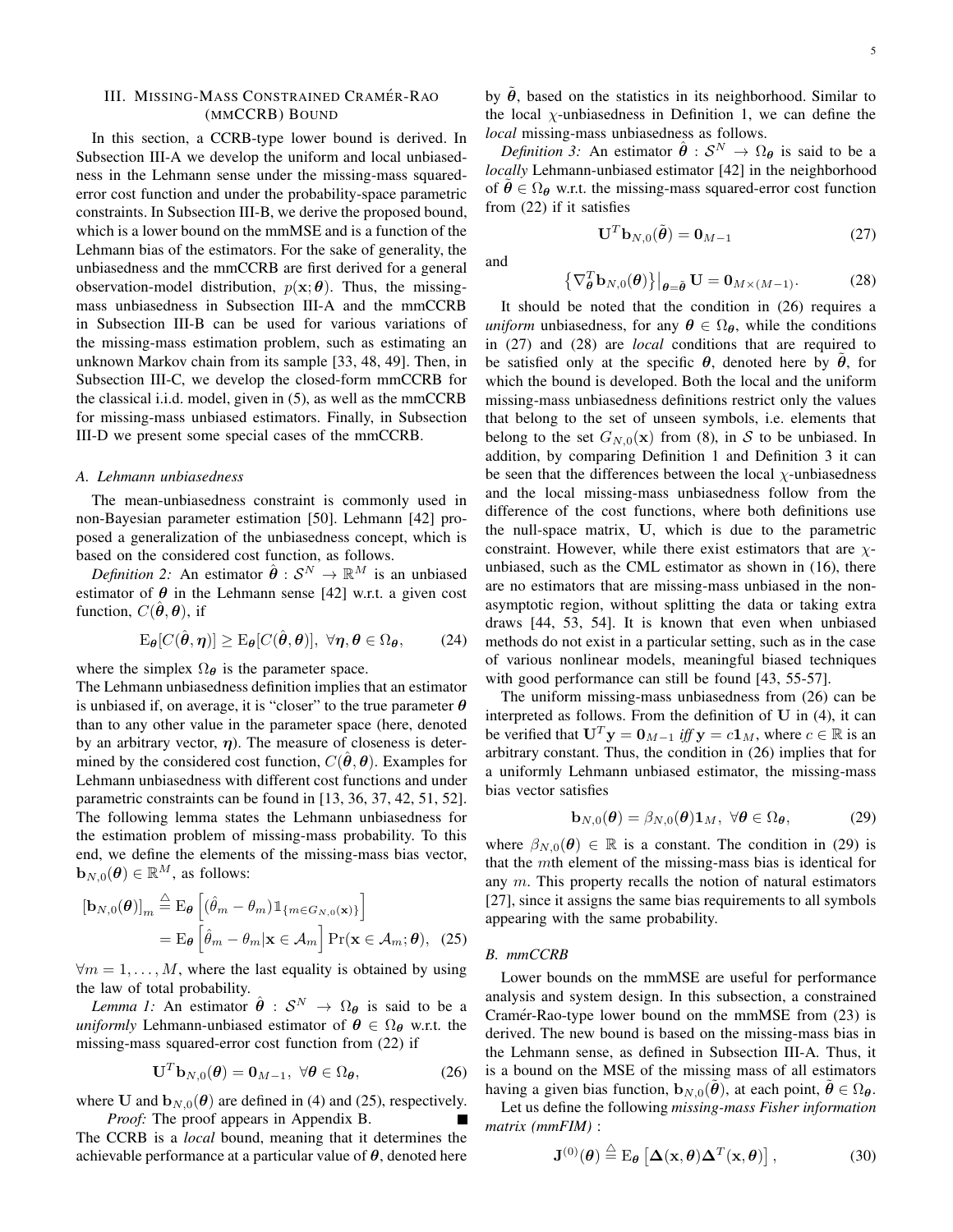$\forall \theta \in \Omega_{\theta}$ , where the mth column of the matrix  $\Delta(\mathbf{x}, \theta) \in$  $\mathbb{R}^{M \times M}$  is defined as

$$
\Delta_{1:M,m}(\mathbf{x},\boldsymbol{\theta}) \stackrel{\triangle}{=} \nabla_{\boldsymbol{\theta}} \log p(\mathbf{x}|\mathbf{x} \in \mathcal{A}_m; \boldsymbol{\theta}) \mathbbm{1}_{\{\mathbf{x} \in \mathcal{A}_m\}},\qquad(31)
$$

 $m = 1, \ldots, M$ . In addition, we define the auxiliary matrix  $\mathbf{S}(\boldsymbol{\theta}) \in \mathbb{R}^{M \times M}$ , in which the mth row is defined as

$$
\mathbf{S}_{m,1:M}(\boldsymbol{\theta})\n\triangleq \left(\nabla_{\boldsymbol{\theta}}^{T}\left\{\frac{\left[\mathbf{b}_{N,0}(\boldsymbol{\theta})\right]_{m}}{\Pr(\mathbf{x}\in\mathcal{A}_{m};\boldsymbol{\theta})}\right\}+\mathbf{e}_{m}^{T}\right)\Pr(\mathbf{x}\in\mathcal{A}_{m};\boldsymbol{\theta}),\n\quad (32)
$$

 $\forall \theta \in \Omega_{\theta}$ .

We define the following regularity condition:

C.1) The likelihood gradient vector,  $\Delta_{1:M,m}(\mathbf{x}, \theta)$ , defined in (31), exists and is finite  $\forall \theta \in \Omega_{\theta}$  and  $\forall m = 1, ..., M$ . That is, the matrix  $U^T J^{(0)}(\theta) U$  is a well-defined, nonsingular, and non-zero matrix for any  $\theta \in \Omega_{\theta}$ .

*Theorem 1:* Let the regularity condition C.1 be satisfied and  $\hat{\theta}$  be an estimator of  $\theta \in \Omega_{\theta}$  with a local missing-mass bias vector in the neighborhood of  $\theta \in \Omega_{\theta}$  given by  $\mathbf{b}_{N,0}(\theta)$ , as defined in (25). Then, the mmMSE from (23) satisfies

$$
\mathcal{E}_{\tilde{\boldsymbol{\theta}}} \left[ C(\hat{\boldsymbol{\theta}}, \tilde{\boldsymbol{\theta}}) \right] \ge B^{\text{mmCCRB}}(\tilde{\boldsymbol{\theta}}), \tag{33}
$$

where the mmCCRB evaluated at the local point,  $\theta$ , is

$$
B^{\text{mmCCRB}}(\tilde{\boldsymbol{\theta}}) \stackrel{\triangle}{=} \text{trace}\left(\mathbf{S}^T(\tilde{\boldsymbol{\theta}})\mathbf{U}(\mathbf{U}^T\mathbf{J}^{(0)}(\tilde{\boldsymbol{\theta}})\mathbf{U})^{-1}\mathbf{U}^T\mathbf{S}(\tilde{\boldsymbol{\theta}})\right) + \sum_{m=1}^M \frac{\left[\mathbf{b}_{N,0}(\tilde{\boldsymbol{\theta}})\right]_m^2}{\Pr(\mathbf{x} \in \mathcal{A}_m; \tilde{\boldsymbol{\theta}})}.
$$
(34)

Moreover, equality is achieved in (34) if

$$
\hat{\theta}_m - \tilde{\theta}_m = \frac{[\mathbf{b}_{N,0}(\tilde{\boldsymbol{\theta}})]_m}{\Pr(\mathbf{x} \in \mathcal{A}_m; \tilde{\boldsymbol{\theta}})} + \left[\mathbf{S}^T(\tilde{\boldsymbol{\theta}})\mathbf{U}(\mathbf{U}^T\mathbf{J}^{(0)}(\tilde{\boldsymbol{\theta}})\mathbf{U})^{-1}\mathbf{U}^T\mathbf{\Delta}(\mathbf{x}, \tilde{\boldsymbol{\theta}})\right]_{m,m},
$$
(35)

for any  $m = 1, \ldots, M$  such that  $m \in G_{N,0}(\mathbf{x})$ .

*Proof:* The proof appears in Appendix C. Theorem 1 provides a lower bound on the MSE of missingmass estimators that have a specified bias function,  $\mathbf{b}_{N,0}(\hat{\boldsymbol{\theta}})$ . This is similar to MSE bounds on biased estimators in the general setting [56, 57]. Biased bounds can be used to explore the fundamental tradeoff between bias and variance, as well as for system design. The specification of the biased mmCCRB requires an *a-priori* choice of the bias gradient. The biased mmCCRB can be used for cases where we consider an estimator with a tractable bias gradient. For the case of the i.i.d. model, we show in Lemma 2 that the biased mmCCRB can be computed without the need for a bias gradient, with simple expectation terms that make the biased mmCCRB more tractable. It should be noted that in the following we use the same notation,  $B^{mmCCRB}(\tilde{\theta})$ , for the mmCCRB with different bias specifications.

It can be seen that the equality condition in (35), which is the requirement for the achievability of the mmCCRB, only determines the values of the missing-mass estimation errors. In addition, it can be seen that the estimator defined in (35),  $\hat{\theta}_m$ ,  $m = 1, \ldots, M$ , may assign a different value for each element in the missing mass. That is, it is not necessarily a natural estimator [27], in the sense that elements that appeared the same number of times will not necessarily get the same estimated probability. Moreover, this estimator is a function of the (local) unknown parameter vector,  $\theta$ , in the general case. Only if it is independent of  $\hat{\theta}$ , then it is an efficient estimator and its mmMSE is equal to the mmCCRB. The equality condition of the mmCCRB in (35) is the basis for a new estimation method developed in Section IV.

The mmFIM in (30) is a function of the entire pmf,  $\theta$ . It can be verified that  $J^{(0)}(\theta)$  is not a diagonal matrix (see also in (39) below). This is because there is a coupling between the different elements in  $\theta$ , and the estimation of one parameter affects the accuracy in the estimation of the others. Finally, it has been shown in recent works that the profile likelihood, i.e. the empirical distribution up to permutation of the lexicon, can considered to be a sufficient statistic for the problem of missing-mass estimation [24-26, 47]. Thus, in general, a new bound can be developed based on the likelihood of the profile instead of the likelihood in (31). According to the extension of the data processing inequality for Fisher information [58], such a lower bound may result in a tighter bound than the mmCCRB. However, it is a valid lower bound only on profilebased estimators. In addition, the derivation of such a bound is not straightforward since the entire pmf,  $\theta$ , cannot be estimated based on the profile. Thus, we leave this topic for further investigation.

#### *C. mmCCRB for the i.i.d. model*

The mmCCRB in Theorem 1 is a lower bound on the mmMSE from (23), which has been developed for the general observation model,  $p(\mathbf{x}; \theta)$ ,  $\theta \in \Omega_{\theta}$ . In this subsection, we develop the closed-form expression of the mmCCRB for the classical i.i.d. model, as described by (5). In addition, we develop the mmCCRB for the special case of missing-mass unbiased estimators for the classical model described by (5).

The following corollary describes the closed-form mmFIM for the i.i.d. case.

*Corollary 1:* Let the conditions of Theorem 1 be satisfied and assume the model described in Subsection II-A with the observation pmf given in (5). Then, the mmCCRB for this model is

$$
B^{\text{mmCCRB}}(\tilde{\boldsymbol{\theta}})
$$
  
=  $\frac{1}{N} \text{trace} \left( \mathbf{S}^T(\tilde{\boldsymbol{\theta}}) \mathbf{U} (\mathbf{U}^T \mathbf{D}(\tilde{\boldsymbol{\theta}}) \mathbf{U})^{-1} \mathbf{U}^T \mathbf{S}(\tilde{\boldsymbol{\theta}}) \right)$   
+  $\sum_{m=1}^M \frac{\left[ \mathbf{b}_{N,0}(\tilde{\boldsymbol{\theta}}) \right]_m^2}{\Pr(\mathbf{x} \in \mathcal{A}_m; \tilde{\boldsymbol{\theta}})},$  (36)

where  $\mathbf{D}(\boldsymbol{\theta})$  is a  $M \times M$  diagonal matrix with the following elements on its diagonal:

$$
[\mathbf{D}(\boldsymbol{\theta})]_{m,m} = -\frac{(1-\theta_m)^N}{(1-\theta_m)^2} + \frac{1}{\theta_m} \sum_{l=1, l \neq m}^{M} \frac{(1-\theta_l)^N}{1-\theta_l}, \quad (37)
$$

M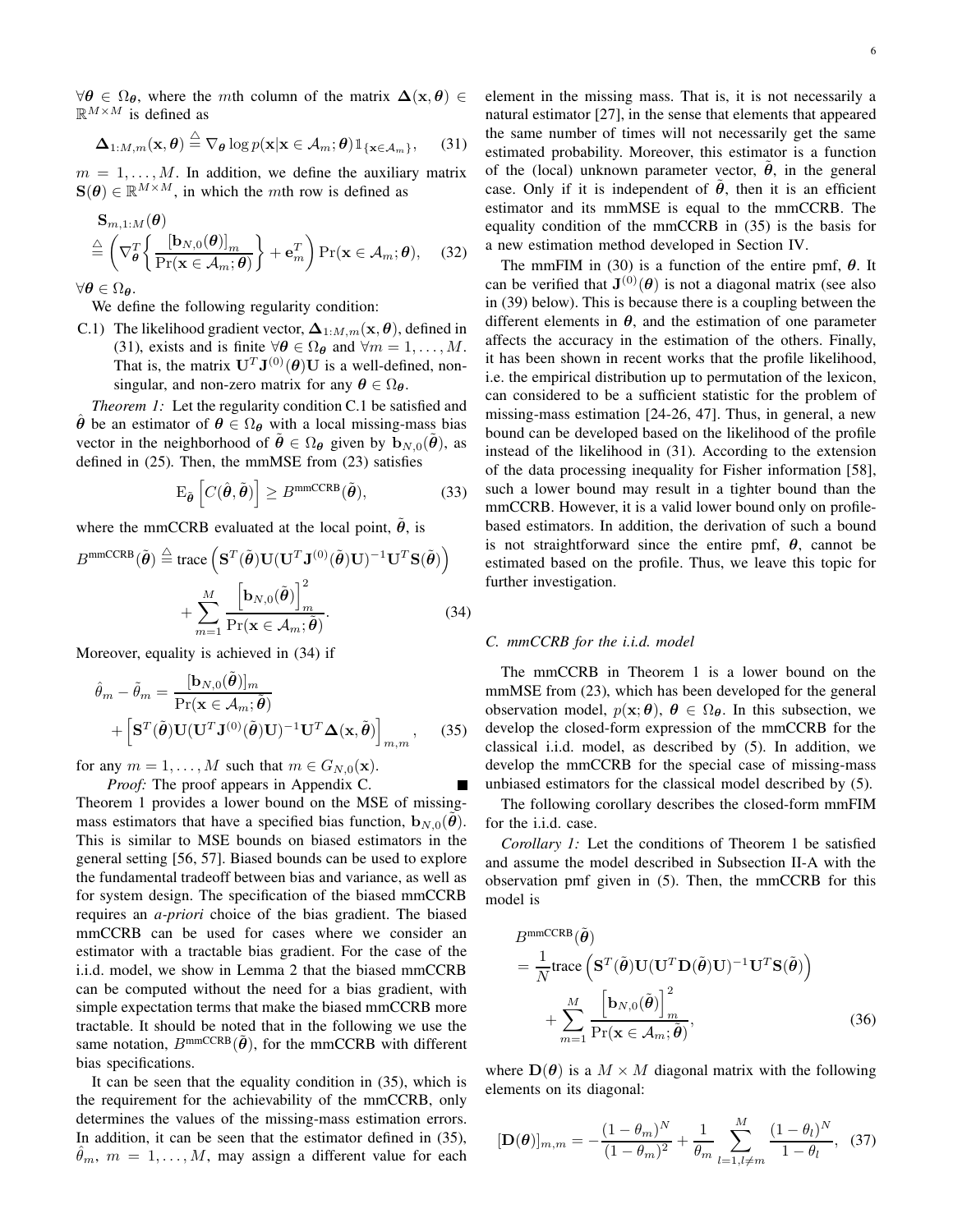$m = 1, \ldots, M$ . The associated equality condition is given by

$$
\hat{\theta}_m - \tilde{\theta}_m = \frac{[\mathbf{b}_{N,0}(\tilde{\boldsymbol{\theta}})]_m}{\Pr(\mathbf{x} \in \mathcal{A}_m; \tilde{\boldsymbol{\theta}})} \n+ \frac{1}{N} \left[ \mathbf{S}^T(\tilde{\boldsymbol{\theta}}) \mathbf{U} (\mathbf{U}^T \mathbf{D}(\tilde{\boldsymbol{\theta}}) \mathbf{U})^{-1} \mathbf{U}^T \mathbf{\Delta}(\mathbf{x}, \tilde{\boldsymbol{\theta}}) \right]_{m,m}, \quad (38)
$$

for any  $m = 1, \ldots, M$  such that  $m \in G_{N,0}(\mathbf{x}),$ 

*Proof:* In Appendix D, it is proved that the mmFIM from (30) for the model described in Subsection II-A with the observation pmf in (5) is:

$$
\mathbf{J}^{(0)}(\boldsymbol{\theta}) = \sum_{m=1}^{M} \frac{N(N-1)}{(1-\theta_m)^2} (1-\theta_m)^N \mathbf{1}_M \mathbf{1}_M^T + \sum_{m=1}^{M} \frac{N(1-\theta_m)^N}{(1-\theta_m)^2} (\mathbf{e}_m \mathbf{1}_M^T + \mathbf{1}_M \mathbf{e}_m^T) + N \mathbf{D}(\boldsymbol{\theta}), \text{ (39)}
$$

where  $\mathbf{D}(\theta)$  is defined in (37). By using (39) and the nullspace property of the matrix U from (4),  $\mathbf{1}_M^T \mathbf{U} = \mathbf{0}^T$ , we obtain

$$
\mathbf{U}^T \mathbf{J}^{(0)}(\boldsymbol{\theta}) \mathbf{U} = N \mathbf{U}^T \mathbf{D}(\boldsymbol{\theta}) \mathbf{U}.
$$
 (40)

By substituting (40) in (34), we obtain the mmCCRB for the classical model in (36). Moreover, by substituting (40) in (35), we obtain that the equality condition of the mmCCRB for the classical model is given by (38).

The auxiliary matrix,  $S(\theta)$ , in (32) involves the gradient of the missing-mass bias, which makes it intractable for many estimators with implicit bias gradient function. The following lemma presents a tractable form of the auxiliary matrix for the i.i.d. case, which can be evaluated numerically. This tractable form is a function of the bias of the estimator and of its correlation with the empirical histogram of the observations.

*Lemma 2:* The mth row of the auxiliary matrix  $S(\theta)$  from (32) under the model described in Subsection II-A with the observation pmf given in (5) can be calculated as

$$
\mathbf{S}_{m,1:M}(\boldsymbol{\theta}) = \mathbf{E}_{\boldsymbol{\theta}} \left[ (\hat{\theta}_{m}(\mathbf{x}) - \theta_{m}) \mathbf{v}^{T}(\mathbf{x}, \boldsymbol{\theta}) \mathbb{1}_{\{\mathbf{x} \in \mathcal{A}_{m}\}} \right] + \frac{N}{1 - \theta_{m}} [\mathbf{b}_{N,0}(\boldsymbol{\theta})]_{m} (\mathbf{e}_{m} - \mathbf{1}_{M})^{T},
$$
(41)

where

$$
\mathbf{v}(\mathbf{x}, \boldsymbol{\theta}) \stackrel{\triangle}{=} \left[ \frac{C_{N,1}(\mathbf{x})}{\theta_1}, \dots, \frac{C_{N,M}(\mathbf{x})}{\theta_M} \right]^T.
$$
 (42)

*Proof:* The proof appears in Appendix E.

By substituting the auxiliary matrix,  $S(\theta)$ , from Lemma 2 in (36), we obtained a tractable version of the mmCCRB on the mmMSE of biased estimators. In contrast with the traditional biased CRB, which requires *a priori* specification of the desired bias gradient [56, 57], here, we need to specify the expectations in (41), which enables an numerical calculation if needed.

In the following, we describe the mmCCRB for missingmass unbiased estimators. For the sake of simplicity of derivation, we assume in the following that  $\mathbf{b}_{N,0}(\theta) = 0$ . According to Lemma 1, this condition is a *sufficient* condition for the Lehmann unbiasedness in (27) and (15).

*Corollary 2:* Let the conditions of Theorem 1 be satisfied and assume the model described in Subsection II-A with  $$ mass unbiased estimators is:

$$
B^{\text{mmCCRB}}(\tilde{\boldsymbol{\theta}})
$$
  
=  $\frac{1}{N} \sum_{m=1}^{M} (1 - \tilde{\theta}_m)^{2N} \left[ \mathbf{U} (\mathbf{U}^T \mathbf{D}(\tilde{\boldsymbol{\theta}}) \mathbf{U})^{-1} \mathbf{U}^T \right]_{m,m}$ , (43)

where  $\mathbf{D}(\boldsymbol{\theta})$  is defined in (37).

*Proof:* By substituting  $\mathbf{b}_{N,0}(\theta) = \mathbf{0}$  in (32), we obtain that in this case  $S(\theta)$  is a diagonal matrix with the diagonal elements

$$
[\mathbf{S}(\boldsymbol{\theta})]_{m,m} = \Pr(\mathbf{x} \in \mathcal{A}_m; \boldsymbol{\theta}) = (1 - \theta_m)^N, \tag{44}
$$

 $m = 1, \ldots, M$ , where the last equality is obtained by substituting (10). By substituting  $\mathbf{b}_{N,0}(\theta) = \mathbf{0}$  and (44) in (36), we obtain that the mmCCRB on the mmMSE of a missing-mass unbiased estimator is

$$
B^{\text{mmCCRB}}(\tilde{\boldsymbol{\theta}}) = \frac{1}{N} \text{trace}\left(\mathbf{U}^T \mathbf{P}(\tilde{\boldsymbol{\theta}}) \mathbf{U} (\mathbf{U}^T \mathbf{D}(\tilde{\boldsymbol{\theta}}) \mathbf{U})^{-1}\right), (45)
$$

where  $P(\theta)$  is a diagonal  $M \times M$  matrix with the following elements on its diagonal:

$$
[\mathbf{P}(\tilde{\boldsymbol{\theta}})]_{m,m} \stackrel{\triangle}{=} (1 - \tilde{\theta}_m)^{2N}, \ m = 1, \dots, M. \tag{46}
$$

By substituting (46) in (45) and using the trace operator properties, the mmCCRB for this case is given by (43).

The main advantage of the mmCCRB for missing-mass unbiased estimators in Corollary 2, is that it is only a function of the symbol generation system via the true pmf,  $\theta$ , and the number of observations, N. While the minimax MSE is lowerbounded by  $\frac{c}{N}$  for a constant c [31, 35], the lower bound on the mmMSE provided by the mmCCRB in (43) has a more complicated structure as a function of  $N$ . It should be noted also that the minimax MSE approach is derived for a specific algorithm (e.g. Good-Turing estimator) or for the worst-case pmf, while the proposed mmCCRB applies to all algorithms and should be evaluated for each value of  $\theta$ . Finally, it can be seen that for each different pmf,  $\theta$ , the bound in (43) requires only the computation of the diagonal matrix  $\mathbf{D}(\boldsymbol{\theta})$ , which is defined in (37).

#### *D. Special cases*

In this subsection, we develop some important special cases of the mmCCRB for the i.i.d. model from Subsection III-C.

*1) mmCCRB on the mmMSE of the CML estimator:* The CML estimator from (13) assigns a zero probability to unseen events:

$$
\hat{\theta}_m^{\text{CML}} = 0, \ \forall m \in G_{N,0}(\mathbf{x}).\tag{47}
$$

By substituting (47) in (25), one obtains that the missing-mass bias of the CML estimator satisfies

$$
[\mathbf{b}_{N,0}^{\text{CML}}(\boldsymbol{\theta})]_m = \mathbf{E}_{\boldsymbol{\theta}}[\hat{\theta}_m^{\text{CML}} - \theta_m | \mathbf{x} \in \mathcal{A}_m] \Pr(\mathbf{x} \in \mathcal{A}_m; \boldsymbol{\theta})
$$
  
=  $-\theta_m \Pr(\mathbf{x} \in \mathcal{A}_m; \boldsymbol{\theta}),$  (48)

for any  $m = 1, \ldots, M$ . By substituting (48) in (32), we obtain that for the CML estimator, the auxiliary matrix satisfies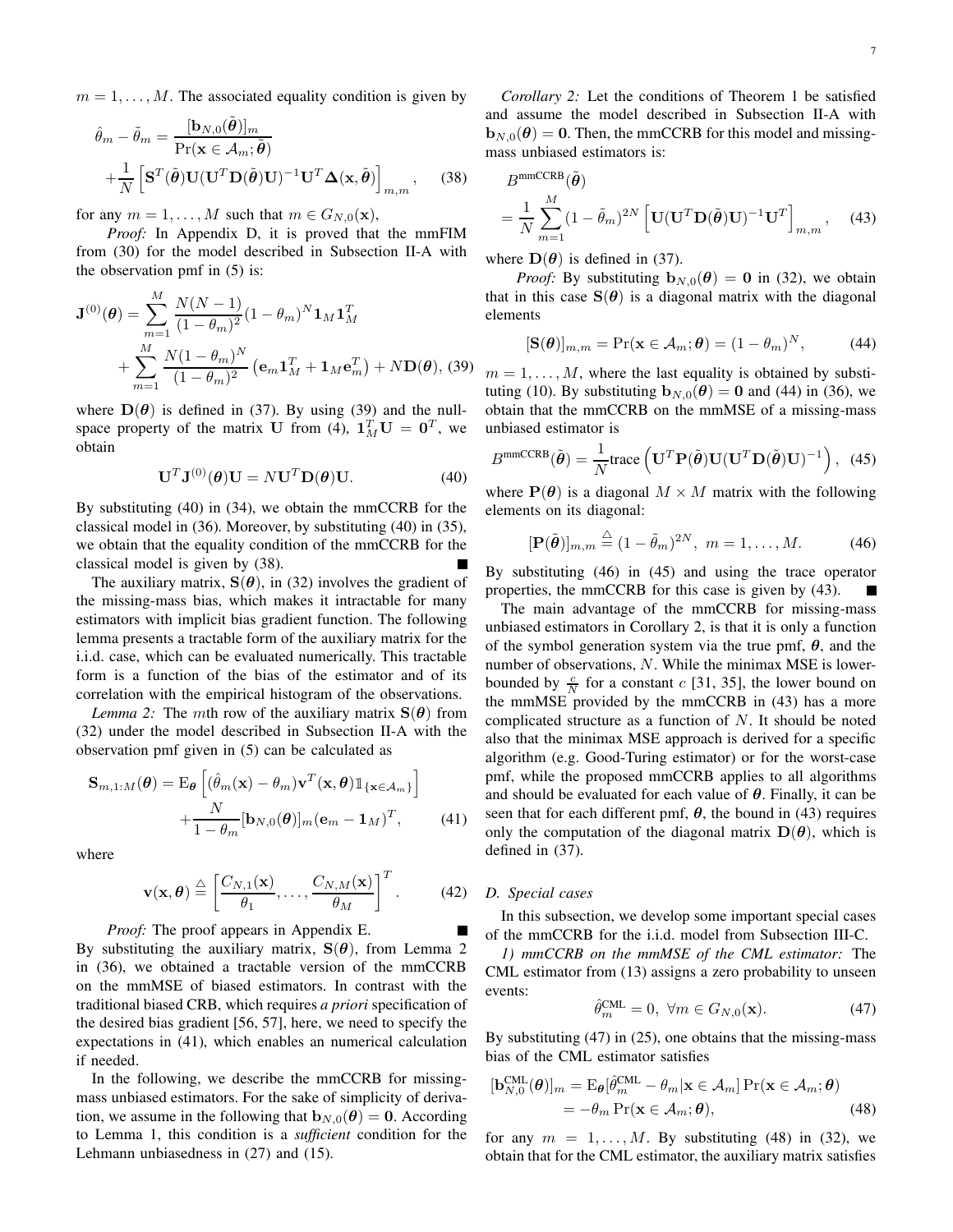$S(\theta) = 0_{M \times M}$ . By substituting this result and (48) in (36), we obtain that the mmCCRB on the mmMSE of the CML estimator (or any other estimator with the same bias function as in (48)) is

$$
B^{\text{mmCCRB}}(\tilde{\boldsymbol{\theta}}) = \sum_{m=1}^{M} \tilde{\theta}_m^2 \Pr(\mathbf{x} \in \mathcal{A}_m; \tilde{\boldsymbol{\theta}}).
$$
 (49)

On the other hand, by substituting (47) in (23), it can be seen that the mmMSE of the CML estimator evaluated at the local point,  $\ddot{\theta}$ , is

$$
\mathcal{E}_{\tilde{\boldsymbol{\theta}}}\left[C(\hat{\boldsymbol{\theta}}^{\text{CML}},\tilde{\boldsymbol{\theta}})\right]=\sum_{m=1}^{M}\tilde{\theta}_{m}^{2}\Pr(\mathbf{x}\in\mathcal{A}_{m};\tilde{\boldsymbol{\theta}}). \tag{50}
$$

Thus, in this case, the biased mmCCRB with the bias function of the CML estimator coincides with the mmMSE of the CML estimator. Therefore, we can conclude that there is no other estimator with the same missing-mass bias as that of the CML estimator, given in (48), that achieves a lower mmMSE than the CML estimator. It should be noted that since we used the mmCCRB from Theorem 1, which was developed for the general observation model,  $p(\mathbf{x}; \theta)$ ,  $\theta \in \Omega_{\theta}$ , this result also holds for non-i.i.d. sampling with a general structure of  $p(\mathbf{x}; \boldsymbol{\theta})$ [33, 48, 49].

*2) mmCCRB on the mmMSE of a general missing-mass estimator:* Various estimators of the missing mass have been suggested in the literature. In this paper we consider three estimators that are described in Section V: The Good-Turing, Laplace, and aPML estimators. In the following, we describe how to obtain the biased mmCCRB from Corollary 1 for a general missing-mass estimator.

Consider an estimator  $\hat{p}_0(\mathbf{x}, \boldsymbol{\theta})$  for the missing mass from (21). Under the assumption of a natural estimator [27], the associated estimator of a specific element in  $G_{N,0}(\mathbf{x})$  is

$$
\hat{\theta}_m = \begin{cases}\n\frac{\hat{p}_0(\mathbf{x}, \hat{\boldsymbol{\theta}})}{|G_{N,0}(\mathbf{x})|} & \text{if } G_{N,0}(\mathbf{x}) \neq \emptyset \\
0 & \text{if } G_{N,0}(\mathbf{x}) = \emptyset\n\end{cases},
$$
\n(51)

for any  $m \in G_{N,0}(\mathbf{x})$ . By substituting (51) in (25), one obtains that the missing-mass bias of an arbitrary estimator  $\hat{p}_0(\mathbf{x}, \hat{\boldsymbol{\theta}})$ satisfies

$$
\begin{aligned} \left[\mathbf{b}_{N,0}(\boldsymbol{\theta})\right]_m\\ &= \mathbf{E}_{\boldsymbol{\theta}} \left[ \frac{\hat{p}_0(\mathbf{x}, \hat{\boldsymbol{\theta}})}{|G_{N,0}(\mathbf{x})|} - \theta_m | \mathbf{x} \in \mathcal{A}_m \right] \Pr(\mathbf{x} \in \mathcal{A}_m; \boldsymbol{\theta}). \end{aligned} \tag{52}
$$

While a closed-form expression of the missing-mass bias of an arbitrary estimator in (52) is intractable, the proposed bound can be used by numerically calculating the auxiliary matrix for this case. That is, by substituting  $(51)$  in  $(41)$ , one obtains

$$
\mathbf{S}_{m,1:M}(\boldsymbol{\theta})
$$
\n
$$
= \mathrm{E}_{\boldsymbol{\theta}} \left[ \left( \frac{\hat{p}_0(\mathbf{x}, \hat{\boldsymbol{\theta}})}{|G_{N,0}(\mathbf{x})|} - \theta_m \right) \mathbf{v}^T(\mathbf{x}, \boldsymbol{\theta}) | \mathbf{x} \in \mathcal{A}_m \right] \mathrm{Pr}(\mathbf{x} \in \mathcal{A}_m; \boldsymbol{\theta}) + \frac{N}{1 - \theta_m} [\mathbf{b}_{N,0}(\boldsymbol{\theta})]_m (\mathbf{e}_m - \mathbf{1}_M)^T.
$$

Then, by substituting (52) and (53) in (36), we obtain the associated mmCCRB, which can be evaluated numerically. In particular, a Monte Carlo approach can be applied to approximate the expectation in (53), in a similar manner to the empirical FIM approximation described in [59].

*3) Uniform distribution:* For the special case where  $\theta$  =  $\frac{1}{M}$ **1**<sub>M</sub>, the diagonal elements of the matrix **D**( $\theta$ ) from (37) are given by

$$
[\mathbf{D}(\boldsymbol{\theta})]_{m,m} = -\left(\frac{M-1}{M}\right)^{N-2} + M^2 \left(\frac{M-1}{M}\right)^N
$$
  
=  $M(M-2) \left(\frac{M-1}{M}\right)^{N-2}$ , (54)

 $m = 1, \ldots, M$ . Similarly, for this case (46) is reduced to

$$
\mathbf{P}(\boldsymbol{\theta}) = \left(\frac{M-1}{M}\right)^{2N} \mathbf{I}_M.
$$
 (55)

By substituting (54) and (55) in (45) and using  $U<sup>T</sup>U = I$  from (4), we obtain that for this case the mmCCRB missing-mass unbiased estimator is given by

$$
B^{\text{mmCCRB}}(\tilde{\boldsymbol{\theta}}) = \frac{1}{N} \left( \frac{M-1}{M} \right)^{N+3} \frac{1}{M-2},\tag{56}
$$

for  $M > 2$ , where we used the cyclic property of the trace. We can see that the mmCCRB for the uniform pmf from (56) decreases as the number of samples, N, increases, since we have more information. In general, the rate of decrease is a function of  $M$ . For large values of  $M$ , the mmCCRB has approximately the order of  $\frac{1}{N}$ , similar to the minimax results [31, 35]. The lower bounds on the minimax MSE are independent of M, which is assumed unknown in [31, 35]. As a function of  $M$ , the mmCCRB in (56) increases as  $M$ increases if  $1 < M \leq \frac{N+4+\sqrt{N^2+4}}{2}$ , and decreases as M increases otherwise. On the other hand, for this case of uniform pmf the CCRB in (20) on the trace MSE is reduced to

$$
B^{\text{CCRB}}(\boldsymbol{\theta}) = \frac{1}{N} - \frac{1}{MN}.
$$
 (57)

Thus, the CCRB is almost independent of the number of elements,  $M$ , for large value of  $MN$ , in contrast to the missing-mass CCRB in (56), and, thus, is less informative for the problem of missing-mass estimation.

#### IV. MISSING-MASS FISHER-SCORING-TYPE ESTIMATION

method [60] and the constrained Fisher-scoring method [12, Obtaining the minimum mmMSE estimator among all unbiased estimators is usually intractable. Moreover, in most nonlinear parameter estimation problems, such an estimator does not exist. Therefore, in this section we describe a new iterative algorithm, the missing-mass Fisher-scoring algorithm, ) that further improves the performance of existing estimators by using the proposed bound. Similar to the Fisher-scoring  $\delta$ 1], the equality condition in (35) can be used to obtain an iterative estimation procedure. In this case, the estimator at the kth iteration,  $\hat{\theta}^{(k)}$ , is obtained by substituting the estimator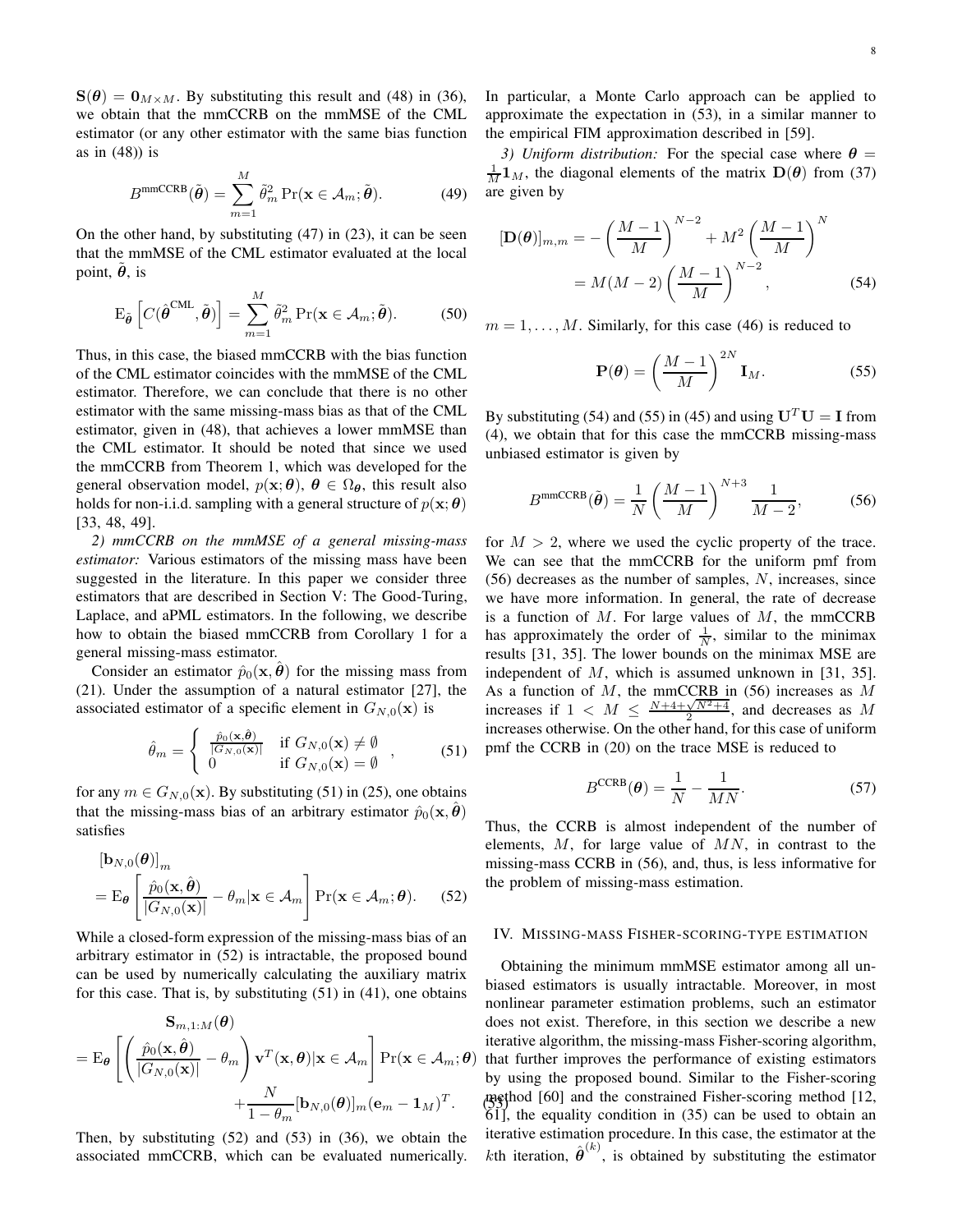from the previous iteration,  $\tilde{\boldsymbol{\theta}} = \hat{\boldsymbol{\theta}}^{(k-1)}$ , in (35) to obtain

$$
\hat{\theta}_{m}^{(k)} - \hat{\theta}_{m}^{(k-1)} = \psi^{(k)} \left\{ \frac{[\mathbf{b}_{N,0}(\tilde{\boldsymbol{\theta}})]_{m}}{\Pr(\mathbf{x} \in \mathcal{A}_{m}; \tilde{\boldsymbol{\theta}})} \right\}
$$

$$
+ \left[ \mathbf{S}^{T}(\tilde{\boldsymbol{\theta}}) \mathbf{U}(\mathbf{U}^{T} \mathbf{J}^{(0)}(\tilde{\boldsymbol{\theta}}) \mathbf{U})^{-1} \mathbf{U}^{T} \mathbf{\Delta}(\mathbf{x}, \tilde{\boldsymbol{\theta}}) \right]_{m,m} \right\} \Big|_{\tilde{\boldsymbol{\theta}} = \hat{\boldsymbol{\theta}}^{(k-1)}}, (58)
$$

for any  $m = 1, ..., M$  such that  $m \in G_{N,0}(\mathbf{x})$ , where  $\psi^{(k)}$ is the step size at the kth iteration. Similarly, for the i.i.d. model, the equality condition in (38) results in the following kth iteration:

$$
\hat{\theta}_{m}^{(k)} - \hat{\theta}_{m}^{(k-1)} = \psi^{(k)} \left\{ \frac{[\mathbf{b}_{N,0}(\tilde{\boldsymbol{\theta}})]_m}{\Pr(\mathbf{x} \in \mathcal{A}_m; \tilde{\boldsymbol{\theta}})} \right\}_{m,m} \n+ \frac{1}{N} \left[ \mathbf{S}^T(\tilde{\boldsymbol{\theta}}) \mathbf{U} (\mathbf{U}^T \mathbf{D}(\tilde{\boldsymbol{\theta}}) \mathbf{U})^{-1} \mathbf{U}^T \mathbf{\Delta}(\mathbf{x}, \tilde{\boldsymbol{\theta}}) \right]_{m,m} \right\}_{\tilde{\boldsymbol{\theta}} = \hat{\boldsymbol{\theta}}^{(k-1)}}, (595)
$$

for any  $m = 1, ..., M$  such that  $m \in G_{N,0}(\mathbf{x})$ , where  $\psi^{(k)}$ is the step size at the kth iteration. An appropriate step-size rule for  $\psi^{(k)}$ ,  $k = 1, 2, \dots$ , should be chosen to guarantee usability (such that the resulting iterate reduces the mmMSE) and to stabilize the convergence. In comparison with the classical method of Fisher-scoring or with the constrained Fisher-scoring [12], the proposed iteration in (59) is essentially a replacement of the Cramér-Rao bound (in classical Fisherscoring) or the CCRB (in the constrained Fisher-scoring) with the new mmCCRB from (36) in the Fisher-scoring iteration.

The initial estimator,  $\hat{\theta}^{(0)}$ , can be chosen to be any existing estimator, such as the CML, Good-Turing, Laplace, or aPML estimator, all described in Subsections V. In order to obtain reasonable estimation, the initial estimator: 1) should satisfy the constraint  $\theta \in \Omega_{\theta}$  in (1), i.e.  $1_M^T \hat{\theta}^{(0)} = 1$ ; and 2) should be a natural estimator [27], i.e.  $\hat{\boldsymbol{\theta}}^{(0)}$  assigns the same probabilities to symbols appearing the same number of times. Similarly, after each iteration, we project the solution to the constraint set and to be a natural estimator, by the following steps:

 $\langle \cdot \rangle$ 

$$
\hat{\theta}_m^{(k)} = \frac{\hat{\theta}_m^{(k)}}{\sum_{l=1}^M \hat{\theta}_l^{(k)}}, \ m = 1, \dots, M
$$
 (60)

and

$$
\hat{\theta}_{m}^{(k)} = \frac{1}{|G_{N,C_{N,m}}(\mathbf{x})|} \sum_{l \in G_{N,C_{N,m}}(\mathbf{x})}^{M} \hat{\theta}_{l}^{(k)}, \tag{61}
$$

 $m = 1, \ldots, M$ . For a desired tolerance  $v$ , the algorithm exits when the condition  $\|\hat{\boldsymbol{\theta}}^{(k)} - \hat{\boldsymbol{\theta}}^{(k-1)}\| < v$  is met. Since the lexicon size is assumed to be known, in a case where we observe all symbols,  $G_{N,0}(\mathbf{x}) = \emptyset$ , we set  $\hat{p}_0(\mathbf{x}, \boldsymbol{\theta}) = 0$ . Finally, the algorithm is summarized in Algorithm 1.

#### V. SIMULATIONS

In this section, we evaluate the proposed bound and the missing-mass Fisher-scoring method. In Subsection V-A, we describe the estimators and bounds that are evaluated in the simulations. In Subsections V-B and V-C we evaluate the performance for uniform and Zipf distributions, respectively.

Algorithm 1: missing-mass Fisher-scoring algorithm for improving missing-mass estimators

#### Input:

- $M$  Number of symbols
- $x \text{Observation vector}$
- $\hat{\theta}^{(0)}$  Initial estimator
- $\psi^{(k)}$ ,  $k = 1, \dots$  step sizes
- υ Tolerance
- $K_{\text{max}}$  Maximum iteration number

**Output:**  $\hat{p}_0(\mathbf{x}, \boldsymbol{\theta})$  - Estimator of the missing mass 1 Initialize  $k = 0$ 

2 if 
$$
G_{N,0}(\mathbf{x}) = \emptyset
$$
 then  
3 | Return:  $\hat{p}_0(\mathbf{x}, \theta) = 0$ 

$$
\begin{array}{c}\n\text{Return: } p_0(x, \sigma) \\
\text{else}\n\end{array}
$$

5 Update  $k \leftarrow k + 1$ 6 Update  $\hat{\boldsymbol{\theta}}^{(k)} \leftarrow \hat{\boldsymbol{\theta}}^{(k-1)}$  by (59) with step size  $\psi^{(k)}$ 7 Correct  $\hat{\boldsymbol{\theta}}^{(k)}$  by the projection in (60) 8 Correct  $\hat{\boldsymbol{\theta}}^{(k)}$  by the projection in (61)  $\textbf{y} \quad \Big| \quad \textbf{if} \; ||\hat{\boldsymbol{\theta}}^{(k)} - \hat{\boldsymbol{\theta}}^{(k-1)}|| < v \; \textit{and/or} \; k > K_{\max} \; \textbf{then}$ <sup>10</sup> Return:  $\hat{p}_0(\mathbf{x},\boldsymbol{\theta})=\frac{1}{|G_{N,0}(\mathbf{x})|}$  $\sum$ M  $m=1,m\in G_{N,0}(\mathbf{x})$  $\hat{\theta}_i$  $(k)$ m (62) . <sup>11</sup> else 12 | Repeat to step 5.

#### *A. Estimators and bounds*

In the following simulations, we evaluate the performance of four estimators of the missing mass:

I. CML estimator from (13).

II. Good-Turing estimator - The Good-Turing estimator [2] of the missing mass from (21) is defined as the fraction of symbols occurring exactly once in the observed samples divided by the length of the observation vector. It is well known that smoothing of the Good-Turing estimator may improve the estimation performance [2, 8]. Here we use a smooth modified version of the Good-Turing estimator, described in in [8]. This modified Good-Turing estimator is given by

$$
\hat{p}_0^{GT}(\mathbf{x}, \hat{\boldsymbol{\theta}}) = \frac{\varphi(|G_{N,1}(\mathbf{x})|)}{\zeta},\tag{63}
$$

where  $\varphi(t) = \max\{t, 1\}$ ,  $\forall t \in \mathbb{R}$ ,  $|G_{N,1}(\mathbf{x})|$  is the number of elements that appear exactly once in the N-length observation vector, x, and

$$
\zeta \stackrel{\triangle}{=} \varphi(|G_{N,1}(\mathbf{x})|)
$$
\n
$$
+ \sum_{r \in \{r : |G_{N,r}(\mathbf{x})| > 0\}} |G_{N,r}(\mathbf{x})|(r+1) \frac{\varphi(|G_{N,r+1}(\mathbf{x})|)}{|G_{N,r}(\mathbf{x})|} \quad (64)
$$

is a normalization factor.

 $\lambda$ 

III. Laplace estimator - The add-constant estimator of the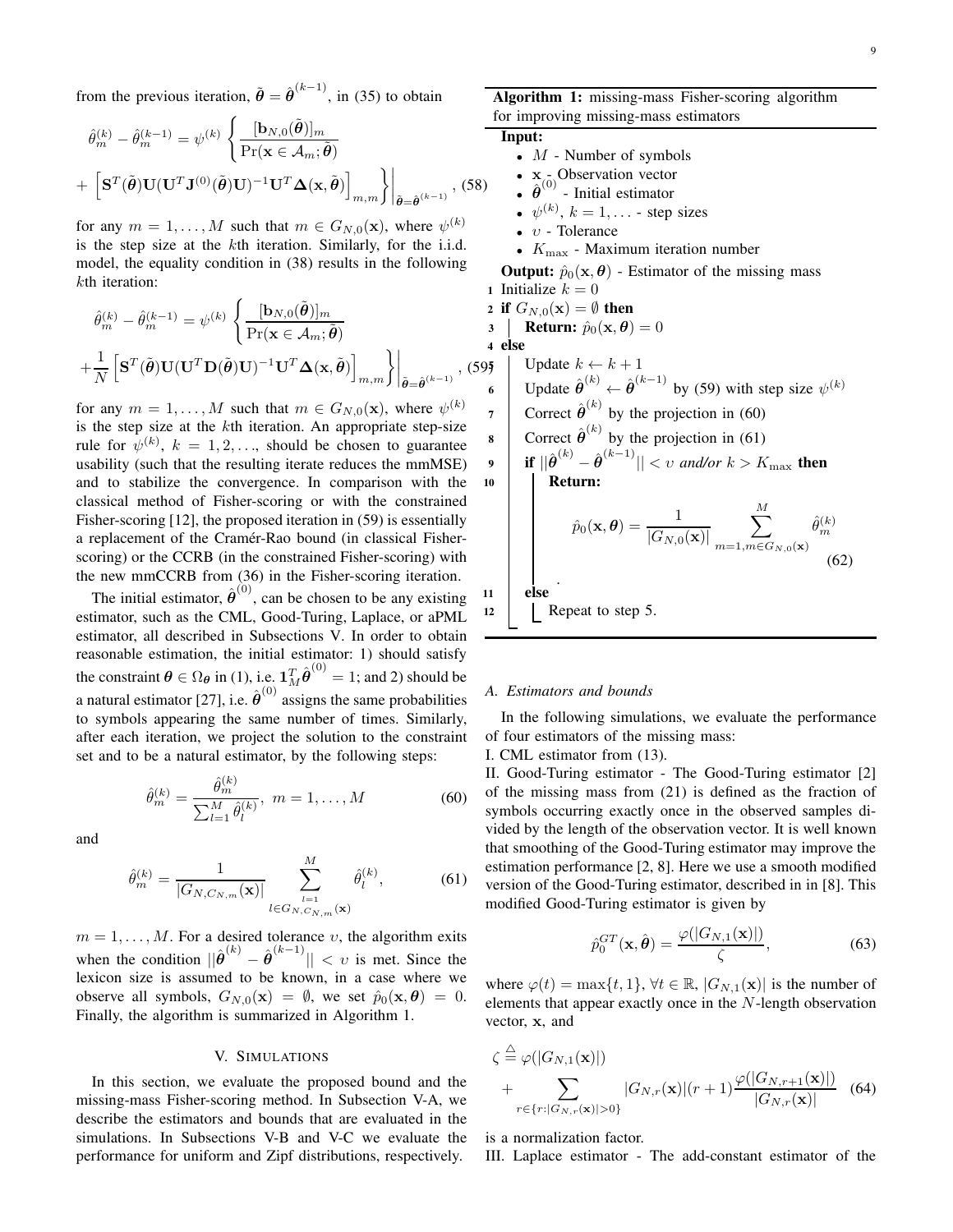missing mass from  $(21)$  is defined as [16]

$$
\hat{p}_0^{add-c}(\mathbf{x}, \hat{\boldsymbol{\theta}}) = \frac{c}{N + c(M - |G_{N,0}(\mathbf{x})| + 1)},
$$
(65)

for a positive constant  $c$ . The add-constant estimator has been applied and studied extensively and has been shown to have some optimality properties [8]. For  $c = 1$ , we obtain the special case of the Laplace estimator [15, 16], used in the simulations.

IV. aPML estimator- The PML estimator [24-26] has impressive statistical properties, but is computationally challenging. Consequently, an efficiently computable approximation for the PML distribution was proposed in [47]. In the simulations, we use the code from [62] for computing the aPML distributions, where the support size is used as a given input. Then, we take the smallest value in this distribution as the aPML estimator of the missing mass.

The performance of these estimators is evaluated using 500, 000 Monte-Carlo simulations that are used to evaluate the mmMSE,  $E_{\theta}[C(\hat{\theta}, \theta)]$ , and the absolute value of the missingmass total bias,  $\left[\sum_{m=1}^{M} [\mathbf{b}_{N,0}(\boldsymbol{\theta})]_m\right]$ , as defined in (23) and (25), respectively.

We compare the performance of these estimators with the following bounds:

- The CCRB from (20), which is a lower bound on the MSE of the entire pmf vector and is presented here in order to compare its behavior with that of the proposed mmMSE bounds.
- The mmCCRB with the bias of the CML estimator, as given in (49).
- Three versions of the biased mmCCRB from Corollary 1 with the empirical bias and the empirical auxiliary matrix,  $S(\theta)$ , as described in Subsection III-D2 for the Good-Turing, Laplace, and aPML estimators.
- The mmCCRB on missing-mass unbiased estimators from Corollary 2.

It can be verified that in all the simulations the regularity condition C.1 is satisfied.

#### *B. Example 1: Uniform distribution*

In the first experiment we examine the case of a uniform pmf with equally-likely elements, i.e. where  $\theta = \frac{1}{M} \mathbf{1}_M$ , as described in Subsection III-D3. In Figs. 1a and 1b we present the missing-mass bias and the mmMSE, respectively, of the different estimators versus the number of elements, M, for  $N = 30$ . Similarly, In Figs. 2a and 2b we present the missing-mass bias and the mmMSE, respectively, of the different estimators versus the number of samples, N, for  $M = 15$ . The CCRB and the mmCCRB of unbiased estimators are also presented in Figs. 1b and 2b. The performance of the aPML estimator for this case is not presented since the default of this estimator, where the observations are insufficient, is to choose the uniform estimator. Thus, the aPML estimator is unstable and not suitable for comparison in the uniform distribution case. It can be seen that for this case, the Good-Turing estimator outperforms the two other estimators in both missing-mass bias and mmMSE terms, where the gap 10

is larger where  $M$  is larger and where  $N$  is smaller. The differences between the performance of the CML and the Laplace estimators are insignificant. In addition, it can be seen in Fig. 2b that the mmMSE of the Good-Turing estimator coincides with the proposed mmCCRB on the mmMSE of *unbiased* estimators from Corollary 2 for small values of N. While the unbiased mmCCRB is not a tight bound for this case, its curve demonstrates the influence of the system parameters,  $M$  (in Fig. 1b) and  $N$  (in Fig. 2b), on the practical mmMSE. In contrast, the CCRB is not a useful tool for performance analysis and system design. For example, it does not reflect the influence of M, as also shown analytically in Subsection III-D3.

#### *C. Example 2: Zipf distribution*

In the second experiment, we consider a Zipf's law distribution,  $\theta_m = \frac{m^{-s}}{\sum_{l=1}^{M} n_l}$  $\frac{m}{\sum_{k=1}^{M} k-s}$ ,  $m = 1, \ldots, M$ , where s is the skewness parameter. The Zipf's law distribution is a heavytailed distribution that is widely used in physical and social sciences, linguistics, economics, and other fields [63]. In Figs. 3a and 3b we present the bias and mmMSE, respectively, of the different estimators versus the number of elements, M, for  $N = 100$  and  $s = 1$ . Similarly, in Figs. 4a and 4b we present the bias and mmMSE, respectively, versus the number method.sof samples, N, for  $M = 15$  and  $s = 1$ . In addition, in Figs. 3b and 4b we also present the CCRB, unbiased mmCCRB, and the different biased mmCCRBs associated with the considered estimators.

It can be seen in Figs. 3-4 that the CML estimator has the largest missing-mass bias and the largest mmMSE. Additionally, the aPML estimator has the smallest missing-mass bias and the smallest mmMSE for all  $N$  and  $M$ . In Figs. 3b and 4b we can see that the mmCCRB on the mmMSE of missing-mass unbiased estimators is lower than the actual mmMSE of theestimators, since these estimators are *biased* in the Lehmann sense. However, the curve of the mmCCRB demonstrates the influence of the system parameters, M (in Fig. 3b) and  $N$  (in Fig. 4b), on the practical mmMSE. In contrast, the CCRB does not reflect the influence of M also in this case.

It can be seen that the biased mmCCRB with the CML bias coincides with the mmMSE of the CML estimator, as shown analytically in (49)-(50). Similarly, the biased mmC-CRB associated with the Laplace estimator coincides with the mmMSE of the Laplace estimator. Thus, the CML and Laplace estimators achieve the lowest mmMSE for their associated bias function. However, for the Good-Turing and aPML estimators there is a gap between the associated mmCCRB and the mmMSE. As the sample size,  $N$ , increases, the mmMSE of these estimators achieves the associated mmCCRBs. Thus, in this case, there can be estimators with the same bias as the Good-Turing or aPML estimator but with a lower mmMSE. For large values of  $M$  and small values of  $N$ , the mmMSE of the aPML and the Good-Turing estimators coincides. These regions can also be deduced from a comparison between the biased mmCCRBs associated with these estimators.

In Figs. 5a and 5b, we compare the missing-mass bias and the mmMSE of the Laplace estimator and the estimators that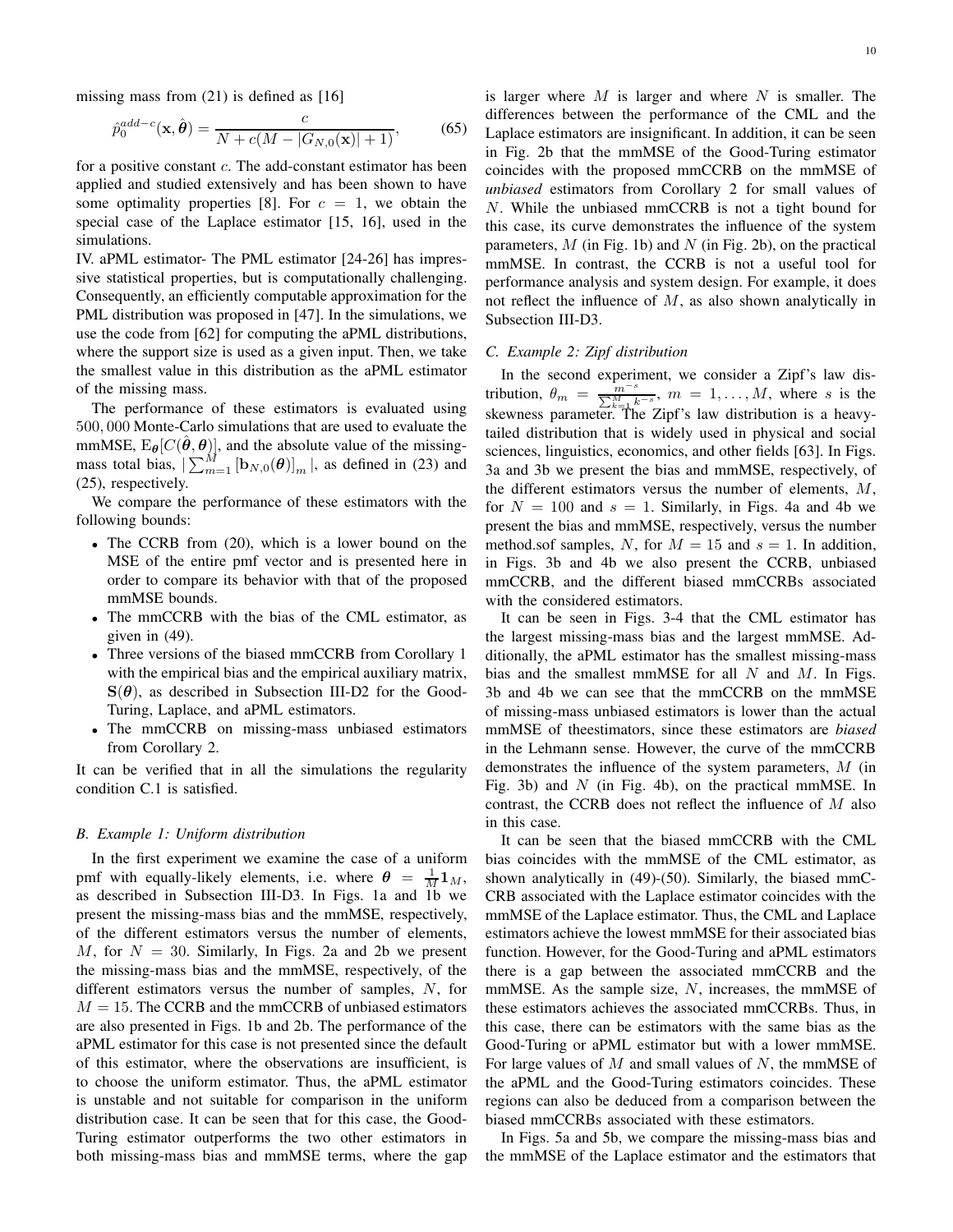



Fig. 1: Example 1 (uniform pmf): The performance of the CML, Good-Turing, and Laplace estimators versus the number of elements, M, in terms of missing-mass bias (a) and the mmMSE (b). In (b) we also present the CCRB and the biased and unbiased versions of the mmCCRB.

Fig. 2: Example 1 (uniform pmf): The performance of the CML, Good-Turing, and Laplace estimators versus the number of samples, N, in terms of missing-mass bias (a) and the mmMSE (b). In (b) we also present the CCRB and the biased and unbiased versions of the mmCCRB.

are obtained after 1−5 iterations of the proposed missing-mass Fisher-scoring method in Algorithm 1 with initialization by the Laplace estimator. We set  $\psi^{(k)} = \frac{1}{N}, \forall k \ge 1$  in Algorithm 1. It can be seen that the proposed missing-mass Fisher-scoring method reduces the missing-mass bias and the mmMSE of the Laplace estimator. In addition, the proposed method is consistent in the sense that by using more iterations, we obtain better estimators. These results demonstrate that the proposed mmCCRB can be used to further improve the performance of existing estimators of the missing mass.

#### VI. CONCLUSION

In this paper, we consider the problem of estimation of the missing mass. Similar to the naive CML estimator, which overestimates the probability of the observed elements, the CCRB on the MSE of  $\chi$ -unbiased estimators does not provide a relevant bound for the missing-mass estimation problem. Hence, we adopt a new non-Bayesian approach, which is based on using the mmMSE risk function that only penalizes the estimation errors of elements that belong to the missing mass. The missing-mass unbiasedness, which is based on Lehmann's concept of unbiasedness and the mmMSE risk function, is proposed. We develop a new Cramér-Rao-type bound for this problem, the mmCCRB, which is a lower bound on the mmMSE of any locally missing-mass unbiased estimators. In addition, the biased mmCCRB on the mmMSE

of for missing-mass biased estimators is developed. By using the mmCCRB on the mmMSE of the CML estimator, we show analytically that the CML estimator has the smallest mmMSE among all estimators that have the same missing-mass bias as the CML estimator. Based on the equality condition of the new mmCCRB, we derive a new method to improve existing estimators by an iterative missing-mass Fisher-scoring method.

In the simulations, we show that the unbiased mmCCRB is not a tight bound, but it can predict the behavior of the estimators w.r.t. the different system parameters. The biased versions of the mmCCRB are tight for the CML and Laplace estimators. Thus, the CML and the Laplace estimators achieve the lowest mmMSE possible for their bias. In contrast, for the Good-Turing and aPML estimators, there are regions in which one can theoretically find a better estimator (in the mmMSE sense) with the same bias. In addition, the different biased mmCCRBs can also be useful for setting the order relation between the different estimators and for exploring the bias-variance tradeoff. It is also shown that the proposed missing-mass Fisher-scoring method reduces the missing-mass bias and the mmMSE of the Laplace estimator. Future work should include missing-mass estimation with an unknown and infinite alphabet size. In addition, further investigation is needed regarding development of lower bounds based on the profile likelihood that may be tighter than the mmCCRB.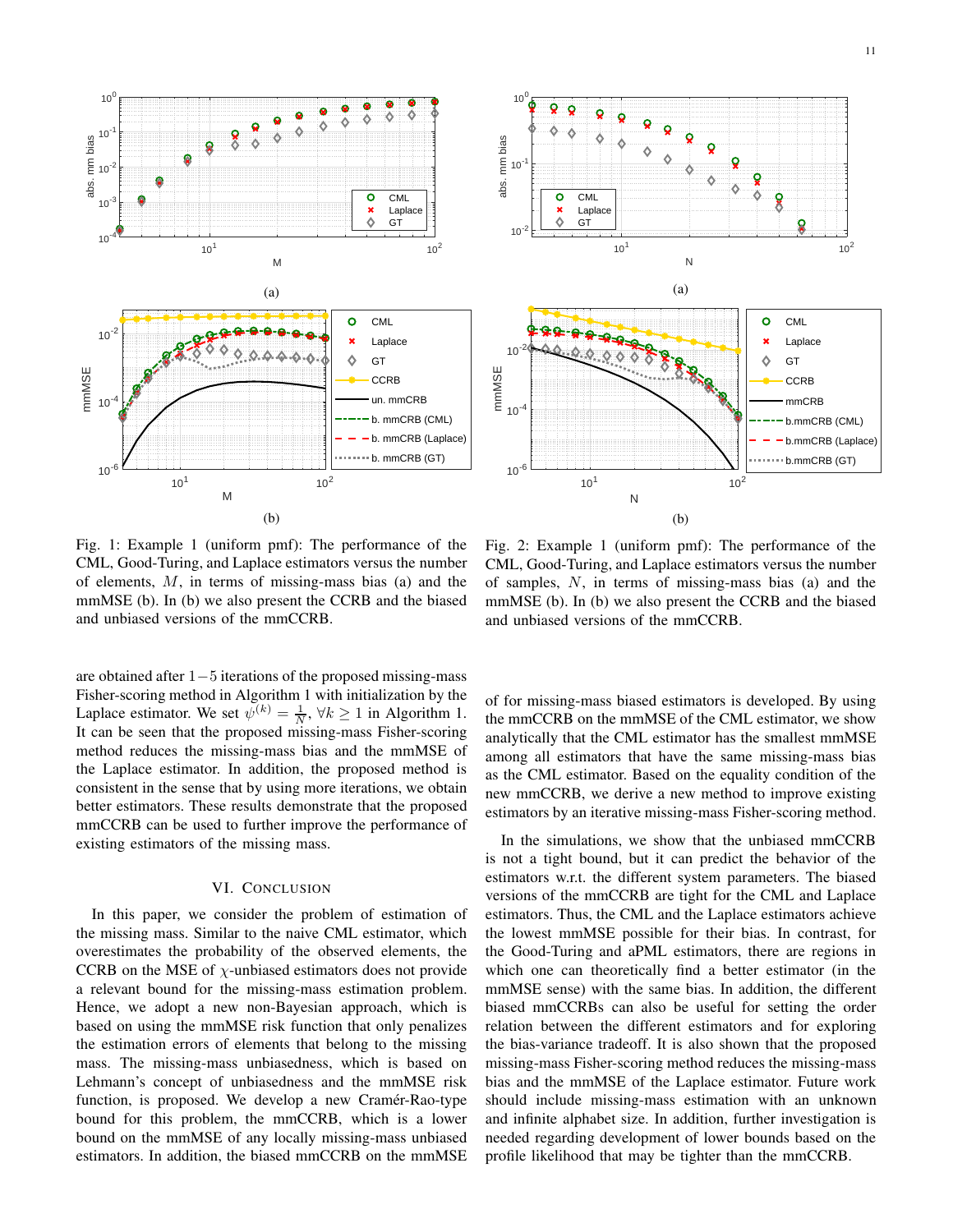



Fig. 3: Example 2 (Zipf distribution): The performance of the CML, Good-Turing, Laplace, and aPML estimators versus the number of elements, M, for  $N = 100$  and  $s = 1$  in terms of missing-mass bias (a) and the mmMSE (b). In (b) we also present the CCRB and the biased and unbiased versions of the mmCCRB.

# APPENDIX A DERIVATION OF (20)

In this appendix, we develop the CCRB on the MSE for pmf estimation. First, we note that taking the logarithm of (5) yields the following log-likelihood function:

$$
\log p(\mathbf{x}; \boldsymbol{\theta}) = \sum_{m=1}^{M} C_{N,m}(\mathbf{x}) \log \theta_m, \ \mathbf{x} \in \mathcal{S}^{N}.
$$
 (66)

By substituting the derivative of (66) w.r.t.  $\theta$  in (18), we obtain that the  $(l, m)$  element of the FIM is given by

$$
[\mathbf{J}(\boldsymbol{\theta})]_{l,m} = \frac{1}{\theta_l \theta_m} \mathbf{E}_{\boldsymbol{\theta}} \left[ C_{N,l}(\mathbf{x}) C_{N,m}(\mathbf{x}) \right]
$$

$$
= \begin{cases} N(N-1) & m \neq l \\ N^2 + N \frac{1 - \theta_m}{\theta_m} & m = l \end{cases}
$$
(67)

 $\forall m, l = 1, \ldots, M$ , where  $C_{N,m}(\mathbf{x})$ ,  $m = 1, \ldots, M$ , are defined in (6) and the last equality holds by using known results on the moments of the multinomial distributed variables [64]. By using the elements in (67), the FIM for the probability estimation model can be written in a matrix form as

$$
\mathbf{J}(\boldsymbol{\theta}) = N(N-1)\mathbf{1}_M \mathbf{1}_M^T + N \left(\text{diag}(\boldsymbol{\theta})\right)^{-1}.
$$
 (68)

It should be noted that  $J(\theta)$  from (68) is a well-defined, non-singular matrix, since we assume that  $\theta_m \neq 0$ ,  $\forall m =$ 

Fig. 4: Example 2 (Zipf distribution): The performance of the CML, Good-Turing, Laplace, and aPML estimators versus the number of samples, N, for  $M = 15$  and  $s = 1$  in terms of missing-mass bias (a) and the mmMSE (b). In (b) we also present the CCRB and the biased and unbiased versions of the mmCCRB.

 $1, \ldots, M$ . By substituting (68) in (17), one obtains the following closed-form CCRB on the MSE under the constraint  $\theta \in \Omega_{\theta}$ :

$$
\mathbf{E}_{\tilde{\boldsymbol{\theta}}} \left[ (\hat{\boldsymbol{\theta}} - \tilde{\boldsymbol{\theta}})(\hat{\boldsymbol{\theta}} - \tilde{\boldsymbol{\theta}})^{T} \right] \geq \frac{1}{N(N-1)} \mathbf{U} (\mathbf{U}^{T} \mathbf{1}_{M} \mathbf{1}_{M}^{T} \mathbf{U})^{-1} \mathbf{U}^{T} + \frac{1}{N} \mathbf{U} \left( \mathbf{U}^{T} \left( \text{diag}(\tilde{\boldsymbol{\theta}}) \right)^{-1} \mathbf{U} \right)^{-1} \mathbf{U}^{T} = \frac{1}{N} \mathbf{U} \left( \mathbf{U}^{T} \left( \text{diag}(\tilde{\boldsymbol{\theta}}) \right)^{-1} \mathbf{U} \right)^{-1} \mathbf{U}^{T}, \qquad (69)
$$

where the last equality is obtained by substituting (4), which implies  $\mathbf{1}_M^T \mathbf{U} = \mathbf{0}_{M-1}$ . By applying the trace operator on the CCRB from (69) and using  $U<sup>T</sup>U = I$  from (4) we obtain the bound on the trace MSE in (19)-(20).

# APPENDIX B PROOF OF LEMMA 1

In this appendix, we develop the missing-mass Lehmann unbiasedness. By substituting the missing-mass squared-error cost function from (22) and  $\Omega_{\theta}$  from (1) in (24), one obtains that the Lehmann-unbiasedness condition for the missing-mass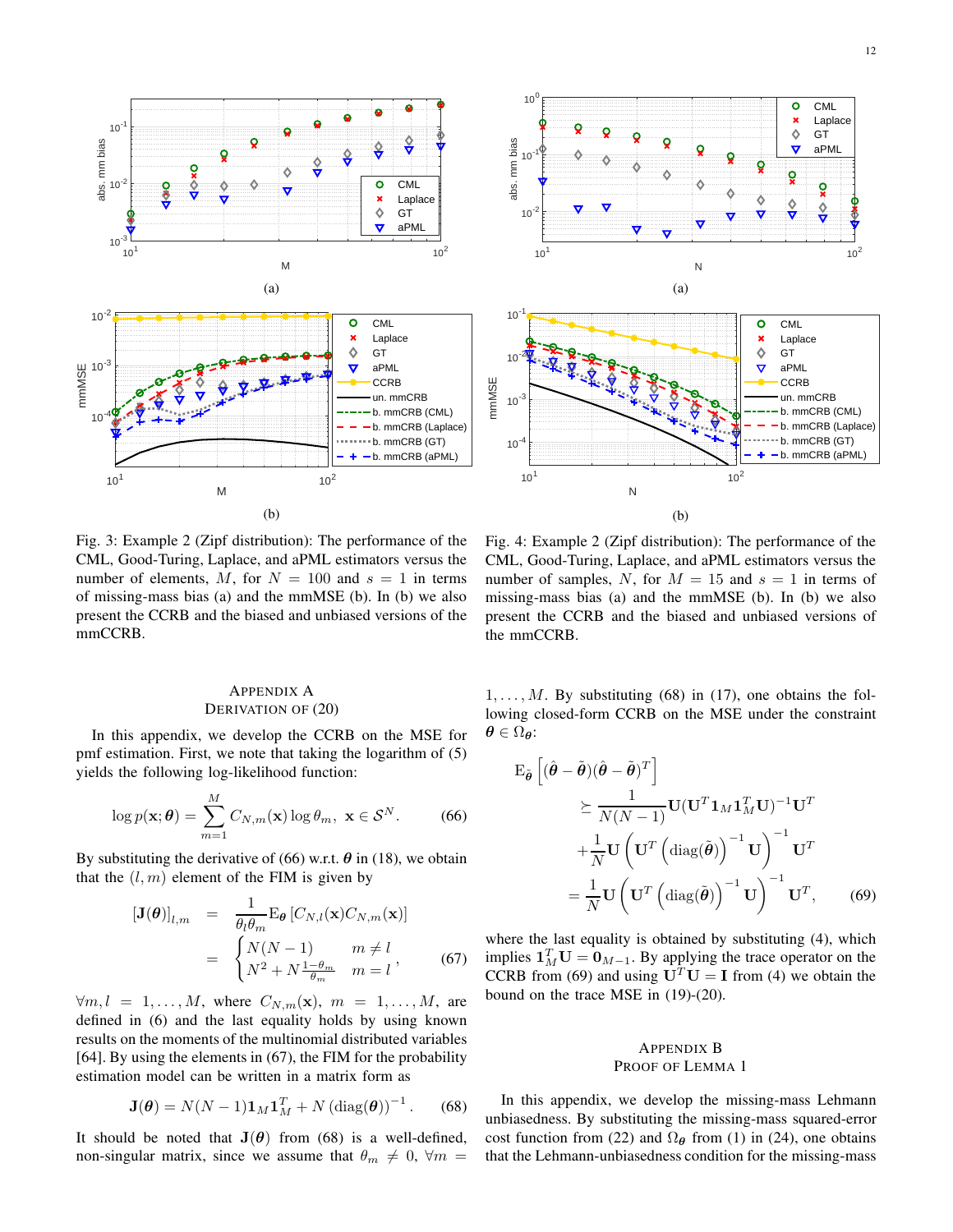

Fig. 5: Example 2 (Zipf distribution): The performance of the Laplace estimator and its improvement by the missing-mass Fisher-scoring method (from Algorithm 1) after 1-5 iterations versus the number of samples, N, in terms of missing-mass bias (a) and the mmMSE (b).

estimation problem is given by

$$
\sum_{m=1}^{M} \mathbf{E}_{\theta} \left[ (\hat{\theta}_{m} - \eta_{m})^{2} \mathbb{1}_{\{m \in G_{N,0}(\mathbf{x})\}} \right] \geq \sum_{m=1}^{M} \mathbf{E}_{\theta} \left[ (\hat{\theta}_{m} - \theta_{m})^{2} \mathbb{1}_{\{m \in G_{N,0}(\mathbf{x})\}} \right], \quad (70)
$$

 $\forall \theta, \eta \in \Omega_{\theta}$ . By using the definition of the constrained set in (1) and since U from (4) is the null-space matrix of this constrained set, then, for a given  $\theta \in \Omega_{\theta}$ , any  $\eta \in \Omega_{\theta}$  can be written as (see, e.g. Section 4.2.4 in [65])

$$
\eta = \theta + \mathbf{U}\mathbf{w},\tag{71}
$$

where  $\mathbf{w} \in \mathbb{R}^{M-1}$  is an arbitrary vector. By substituting (71) in (70), we obtain

$$
\sum_{m=1}^{M} \mathbf{E}_{\theta} \left[ (\hat{\theta}_{m} - \theta_{m} - \mathbf{e}_{m}^{T} \mathbf{U} \mathbf{w}))^{2} \mathbb{1}_{\{m \in G_{N,0}(\mathbf{x})\}} \right] \geq \sum_{m=1}^{M} \mathbf{E}_{\theta} \left[ (\hat{\theta}_{m} - \theta_{m})^{2} \mathbb{1}_{\{m \in G_{N,0}(\mathbf{x})\}} \right], \quad (72)
$$

 $\forall \theta \in \Omega_{\theta}, \mathbf{w} \in \mathbb{R}^{M-1}$ . By using (10), the unbiasedness condition from (72) can be rewritten as:

$$
\sum_{m=1}^{M} (\mathbf{e}_m^T \mathbf{U} \mathbf{w})^2 \Pr(\mathbf{x} \in A_m; \boldsymbol{\theta})
$$
  
\n
$$
\geq 2 \sum_{m=1}^{M} \mathrm{E}_{\boldsymbol{\theta}} \left[ (\hat{\theta}_m - \mathbf{e}_m^T \boldsymbol{\theta}) \mathbb{1}_{\{m \in G_{N,0}(\mathbf{x})\}} \right] \mathbf{e}_m^T \mathbf{U} \mathbf{w}, \quad (73)
$$

 $\forall \theta \in \Omega_{\theta}, \mathbf{w} \in \mathbb{R}^{M-1}$ . Since the condition in (73) should be satisfied for any  $w \in \mathbb{R}^{M-1}$ , it should be satisfied in particular for both  $\mathbf{w} = \epsilon \mathbf{e}_k$  and  $\mathbf{w} = -\epsilon \mathbf{e}_k$ , where  $\epsilon > 0$ . By summing the separate substitution of  $w = \pm \epsilon e_k$  (that is, the result of substituting  $w = \epsilon e_k$  into (73) and the result of substituting

 $w = \epsilon e_k$  into the same equation), we obtain the following *necessary* condition for (73) to hold:

$$
\sum_{m=1}^{M} \mathbf{E}_{\theta} \left[ (\hat{\theta}_{m} - \theta_{m}) \mathbb{1}_{\{m \in G_{N,0}(\mathbf{x})\}} \right] \mathbf{e}_{m}^{T} \mathbf{U} = \mathbf{0}_{M-1}^{T}, \quad (74)
$$

 $\forall \theta \in \Omega_{\theta}$ . Since the l.h.s. of (73) is a quadratic term, it can be verified that (74) is also a *sufficient* condition for unbiasedness in this case. Therefore, by applying the transpose operator on (74), one obtains that the missing-mass unbiasedness in (26) is the Lehmann unbiasedness under the missing-mass squared error cost function.

# APPENDIX C

# PROOF OF THEOREM 1

In this appendix, we develop the new mmCCRB from Theorem 1. The proof is divided into: 1) the development of Lemma 3 in Subsection C-A; 2) the main development of the bound based on the covariance inequality in Subsection C-B; and 3) derivation of the equality condition in Subsection C-C. To this end, we define  $\Gamma(x, \theta)$  as a diagonal  $M \times M$  matrix with the following elements on its diagonal:

$$
[\mathbf{\Gamma}(\mathbf{x},\boldsymbol{\theta})]_{m,m} \stackrel{\triangle}{=} \epsilon_m(\boldsymbol{\theta}) \mathbbm{1}_{\{m \in G_{N,0}(\mathbf{x})\}}, \ m = 1 \ldots, M, \quad (75)
$$

where

$$
\epsilon_m(\boldsymbol{\theta}) \stackrel{\triangle}{=} \hat{\theta}_m - \mathrm{E}_{\boldsymbol{\theta}} \left[ \hat{\theta}_m | \mathbf{x} \in \mathcal{A}_m \right], \ m = 1, \dots, M. \tag{76}
$$

*A. Lemma 3*

In this subsection, we prove the following Lemma: *Lemma 3:*

$$
E_{\theta}\left[\Gamma(x,\theta)\Delta^{T}(x,\theta)\right] = S(\theta),\tag{77}
$$

where  $\Delta(\mathbf{x}, \theta)$ ,  $S(\theta)$ , and  $\Gamma(\mathbf{x}, \theta)$  are defined in (31), (32), and (75), respectively.

*Proof:* By substituting (31), (75), and (76) in (77) one obtains that the *m*th row of E $_{\theta}$   $[\Gamma(\mathbf{x}, \theta) \Delta^{T}(\mathbf{x}, \theta)]$  on the r.h.s. of (77) satisfies

$$
\mathbf{E}_{\theta} \left[ \epsilon_m(\theta) \Delta_{1:M,m}^T(\mathbf{x}, \theta) \right]
$$
\n
$$
= \mathbf{E}_{\theta} \left[ \epsilon_m(\theta) \nabla_{\theta} \log p(\mathbf{x} | \mathbf{x} \in \mathcal{A}_m; \theta) \mathbb{1}_{\{\mathbf{x} \in \mathcal{A}_m\}} \right]
$$
\n
$$
= \Pr(\mathbf{x} \in \mathcal{A}_m; \theta) \sum_{\alpha \in \mathcal{A}_m} \epsilon_m(\theta) \nabla_{\theta}^T \Pr(\mathbf{x} = \alpha | \mathbf{x} \in \mathcal{A}_m; \theta), (78)
$$

 $m = 1, \ldots, M$ , where the last equality stems from

$$
\nabla_{\theta} \log p(\mathbf{x}|\mathbf{x} \in \mathcal{A}_m; \theta) = \frac{\nabla_{\theta} p(\mathbf{x}|\mathbf{x} \in \mathcal{A}_m; \theta)}{p(\mathbf{x}|\mathbf{x} \in \mathcal{A}_m; \theta)}, \ \forall \mathbf{x} \in \mathcal{A}_m,
$$

in which  $\mathcal{A}_m$  is defined in (9). Then, by applying the product rule on the r.h.s. of (78), we obtain

$$
\sum_{\alpha \in \mathcal{A}_m} \epsilon_m(\theta) \nabla_{\theta}^T \Pr(\mathbf{x} = \alpha | \mathbf{x} \in \mathcal{A}_m; \theta)
$$
\n
$$
= \nabla_{\theta}^T \left\{ \sum_{\alpha \in \mathcal{A}_m} \epsilon_m(\theta) \Pr(\mathbf{x} = \alpha | \mathbf{x} \in \mathcal{A}_m; \theta) \right\}
$$
\n
$$
- \sum_{\alpha \in \mathcal{A}_m} \nabla_{\theta}^T \{\epsilon_m(\theta)\} \Pr(\mathbf{x} = \alpha | \mathbf{x} \in \mathcal{A}_m(\mathbf{x}); \theta)
$$
\n
$$
= \nabla_{\theta}^T \{ \mathbb{E}_{\theta} [\epsilon_m(\theta) | \mathbf{x} \in \mathcal{A}_m] \}
$$
\n
$$
- \sum_{\alpha \in \mathcal{A}_m} \nabla_{\theta}^T \{\epsilon_m(\theta)\} \Pr(\mathbf{x} = \alpha | \mathbf{x} \in \mathcal{A}_m(\mathbf{x}); \theta). \quad (79)
$$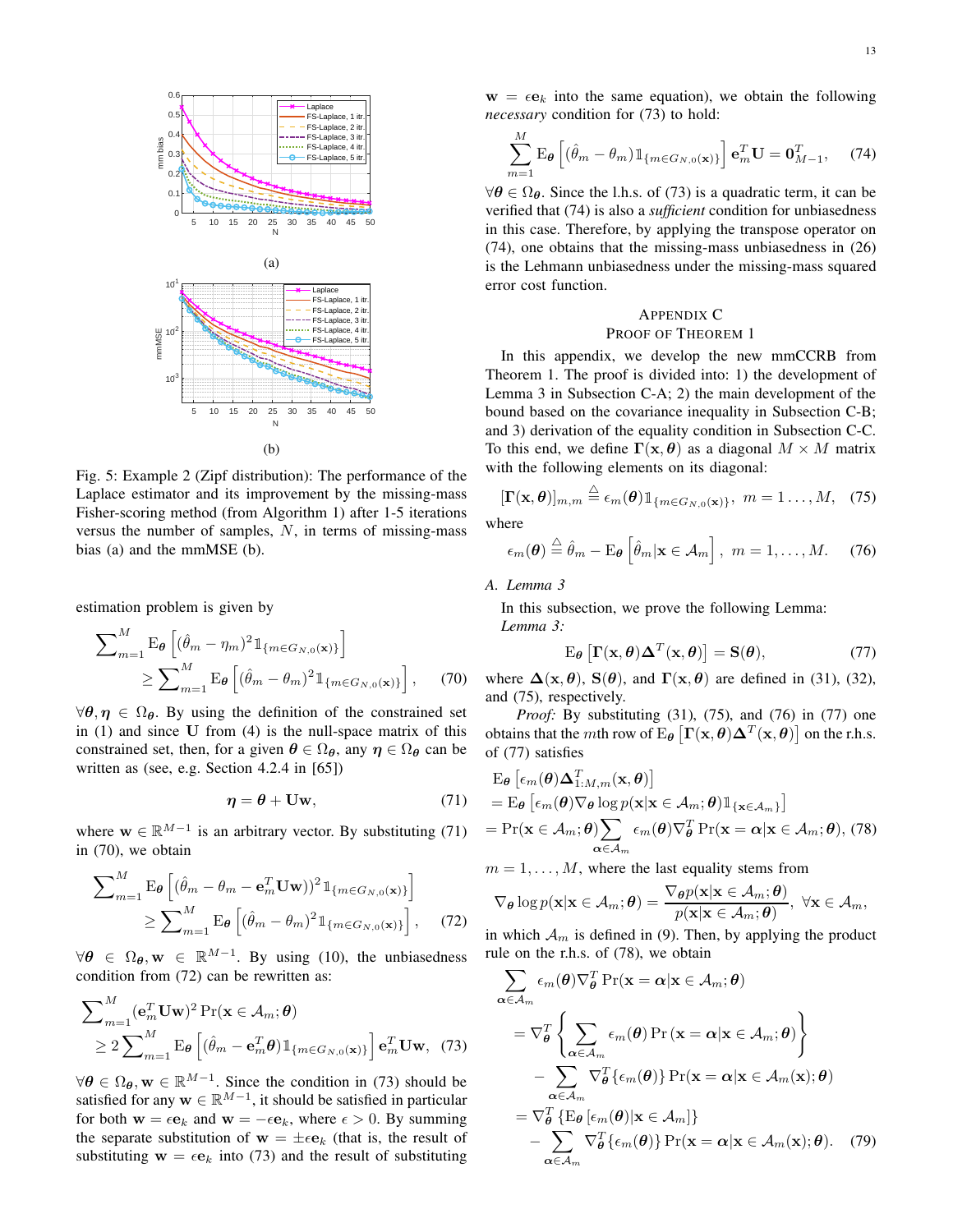Computing the conditional expectation of (76), given the event that  $m \in G_{N,0}(\mathbf{x})$ , results in

$$
E_{\theta} \left[ \epsilon_m(\theta) | \mathbf{x} \in \mathcal{A}_m \right] = 0, \ m = 1, \dots, M. \tag{80}
$$

In addition, computing the gradient of (76) results in

$$
\nabla_{\boldsymbol{\theta}}^T \epsilon_m(\boldsymbol{\theta}) = -\nabla_{\boldsymbol{\theta}}^T \mathbf{E}_{\boldsymbol{\theta}} \left[ \hat{\theta}_m | \mathbf{x} \in \mathcal{A}_m \right], \tag{81}
$$

 $m = 1, \ldots, M$ . By using the conditional expectation definition, and then substituting (80) and (81) in (79), one obtains

$$
\sum_{\alpha \in \mathcal{A}_m} \epsilon_m(\theta) \nabla_{\theta}^T \Pr(\mathbf{x} = \alpha | \mathbf{x} \in \mathcal{A}_m(\mathbf{x}); \theta)
$$

$$
= \nabla_{\theta}^T \left\{ \mathrm{E}_{\theta} \left[ \hat{\theta}_m | \mathbf{x} \in \mathcal{A}_m \right] \right\} \sum_{\alpha \in \mathcal{A}_m} \Pr(\mathbf{x} = \alpha | \mathbf{x} \in \mathcal{A}_m; \theta)
$$

$$
= \nabla_{\theta}^T \left\{ \mathrm{E}_{\theta} \left[ \hat{\theta}_m | \mathbf{x} \in \mathcal{A}_m \right] \right\}, \tag{82}
$$

where the last equality stems from the fact that for a conditional pmf we have  $\sum_{\alpha \in A_m} \Pr(\mathbf{x} = \alpha | m \in G_{N,0}(\mathbf{x}); \theta) = 1.$ By substituting the definition of the missing-mass bias vector,  $\mathbf{b}_{N,0}(\boldsymbol{\theta})$ , from (25) in (82) and using the fact that  $\nabla_{\boldsymbol{\theta}}^T \theta_m =$  $\mathbf{e}_m^T$ , one obtains

$$
\sum_{\alpha \in \mathcal{A}_m} \epsilon_m(\theta) \nabla_{\theta}^T \Pr(\mathbf{x} = \alpha | \mathbf{x} \in \mathcal{A}_m(\mathbf{x}); \theta)
$$

$$
= \nabla_{\theta}^T \left\{ \frac{[\mathbf{b}_{N,0}(\theta)]_m}{\Pr(\mathbf{x} \in \mathcal{A}_m; \theta)} \right\} + \mathbf{e}_m^T, \qquad (83)
$$

 $m = 1, \ldots, M$ . Substitution of (32) in (83) and then substituting the result in (78) results in (77).

#### *B. Covariance inequality*

The following part of the proof is along the path of the proof from [11] for the CCRB on the MSE in a conventional estimation problem. Let  $\mathbf{W} \in \mathbb{R}^{M \times M}$  be an arbitrary matrix and  $\tilde{\theta} \in \Omega_{\theta}$  is a local parameter vector. Then,

$$
0 \leq E_{\tilde{\boldsymbol{\theta}}} \left[ \left( \boldsymbol{\Gamma}(\mathbf{x}, \tilde{\boldsymbol{\theta}}) - \mathbf{W}^T \mathbf{U} \mathbf{U}^T \boldsymbol{\Delta}(\mathbf{x}, \tilde{\boldsymbol{\theta}}) \right) \times \left( \boldsymbol{\Gamma}(\mathbf{x}, \tilde{\boldsymbol{\theta}}) - \mathbf{W}^T \mathbf{U} \mathbf{U}^T \boldsymbol{\Delta}(\mathbf{x}, \tilde{\boldsymbol{\theta}}) \right)^T \right] = E_{\tilde{\boldsymbol{\theta}}} \left[ \boldsymbol{\Gamma}(\mathbf{x}, \tilde{\boldsymbol{\theta}}) \boldsymbol{\Gamma}^T(\mathbf{x}, \tilde{\boldsymbol{\theta}}) \right] - \mathbf{S}^T(\tilde{\boldsymbol{\theta}}) \mathbf{U} \mathbf{U}^T \mathbf{W} - \mathbf{W}^T \mathbf{U} \mathbf{U}^T \mathbf{S}(\tilde{\boldsymbol{\theta}}) + \mathbf{W}^T \mathbf{U} \mathbf{U}^T \mathbf{J}^{(0)}(\tilde{\boldsymbol{\theta}}) \mathbf{U} \mathbf{U}^T \mathbf{W}, \quad (84)
$$

where we substitute (77) from Lemma 3 and the mmFIM definition from (30). By rearranging (84), we obtain

$$
0 \leq E_{\tilde{\boldsymbol{\theta}}} \left[ \boldsymbol{\Gamma}(\mathbf{x}, \tilde{\boldsymbol{\theta}}) \boldsymbol{\Gamma}^T(\mathbf{x}, \tilde{\boldsymbol{\theta}}) \right] - \mathbf{S}^T(\tilde{\boldsymbol{\theta}}) \mathbf{U} \mathbf{U}^T \mathbf{W} - \mathbf{W}^T \mathbf{U} \mathbf{U}^T \mathbf{S}(\tilde{\boldsymbol{\theta}}) + \mathbf{W}^T \mathbf{U} \mathbf{U}^T \mathbf{J}^{(0)}(\tilde{\boldsymbol{\theta}}) \mathbf{U} \mathbf{U}^T \mathbf{W}.
$$
 (85)

By applying the trace operator on (85), it can be verified that the matrix inequality in (85) provides a family of bounds on the mmMSE from (23), which depends on the specific choice of the matrix  $W$ . Theorem 1 is obtained by choosing the optimal member from this family, as described in the following.

Since  $\mathbf{U}^T \mathbf{J}^{(0)}(\tilde{\boldsymbol{\theta}}) \mathbf{U}$  is a non-singular matrix under regularity Condition C.1, then it is shown in [11] that the greatest lower bound, i.e. the supremum of the r.h.s. of  $(85)$  over W, is obtained by a matrix W which satisfies

$$
\mathbf{W}^T \mathbf{U} = \mathbf{S}^T(\tilde{\boldsymbol{\theta}}) \mathbf{U} \left( \mathbf{U}^T \mathbf{J}^{(0)}(\tilde{\boldsymbol{\theta}}) \mathbf{U} \right)^{-1}.
$$
 (86)

By substituting (86) into (85), one obtains

$$
\mathbf{E}_{\tilde{\boldsymbol{\theta}}} \left[ \boldsymbol{\Gamma}(\mathbf{x}, \tilde{\boldsymbol{\theta}}) \boldsymbol{\Gamma}^T(\mathbf{x}, \tilde{\boldsymbol{\theta}}) \right] \geq \mathbf{S}^T(\tilde{\boldsymbol{\theta}}) \mathbf{U} (\mathbf{U}^T \mathbf{J}^{(0)}(\tilde{\boldsymbol{\theta}}) \mathbf{U})^{-1} \mathbf{U}^T \mathbf{S}(\tilde{\boldsymbol{\theta}}).
$$
 (87)

By applying the trace operator on (87) and substituting (75), we obtain

$$
\sum_{m=1}^{M} \mathbf{E}_{\tilde{\boldsymbol{\theta}}} \left[ \epsilon_m(\tilde{\boldsymbol{\theta}})^2 \mathbb{1}_{\{m \in G_{N,0}(\mathbf{x})\}} \right] \geq \text{trace}(\mathbf{S}^T(\tilde{\boldsymbol{\theta}}) \mathbf{U}(\mathbf{U}^T \mathbf{J}^{(0)}(\tilde{\boldsymbol{\theta}}) \mathbf{U})^{-1} \mathbf{U}^T \mathbf{S}(\tilde{\boldsymbol{\theta}})).
$$
 (88)

The following equation relates the mmMSE from (23) and the l.h.s. of (88). From (76), it can be seen that

$$
E_{\tilde{\boldsymbol{\theta}}} \left[ (\hat{\theta}_m - \tilde{\theta}_m)^2 | \mathbf{x} \in \mathcal{A}_m \right]
$$
  
\n
$$
= E_{\tilde{\boldsymbol{\theta}}} \left[ (\epsilon_m(\tilde{\boldsymbol{\theta}}) + E_{\tilde{\boldsymbol{\theta}}} \left[ \hat{\theta}_m | \mathbf{x} \in \mathcal{A}_m \right] - \tilde{\theta}_m)^2 | \mathbf{x} \in \mathcal{A}_m \right]
$$
  
\n
$$
= E_{\tilde{\boldsymbol{\theta}}} \left[ \epsilon_m^2(\tilde{\boldsymbol{\theta}}) | \mathbf{x} \in \mathcal{A}_m \right] + (E_{\tilde{\boldsymbol{\theta}}} \left[ \hat{\theta}_m | \mathbf{x} \in \mathcal{A}_m \right] - \tilde{\theta}_m)^2
$$
  
\n
$$
= E_{\tilde{\boldsymbol{\theta}}} \left[ \epsilon_m^2(\tilde{\boldsymbol{\theta}}) | \mathbf{x} \in \mathcal{A}_m \right] + \left( \frac{\left[ \mathbf{b}_{N,0}(\tilde{\boldsymbol{\theta}}) \right]_m}{\Pr(\mathbf{x} \in \mathcal{A}_m; \tilde{\boldsymbol{\theta}})} \right)^2, \quad (89)
$$

where the second equality stems from (80) and the last equality is obtained by substituting (25). By multiplying (89) by  $Pr(\mathbf{x} \in A_m; \boldsymbol{\theta})$ , then summing the result over  $m = 1, \ldots, M$ , and substituting the result in (88), one obtains the mmBCRB on the mmMSE of biased estimator evaluated at the local point,  $\theta$ , in (33)-(34).

#### *C. Derivation of the equality condition in* (35)

According to Cauchy-Schwartz inequality properties (or covariance inequality properties), equality in  $(84)$  for W that satisfies (86) holds if

$$
\mathbf{E}_{\tilde{\boldsymbol{\theta}}}[(\mathbf{\Gamma}(\mathbf{x},\tilde{\boldsymbol{\theta}}) - \mathbf{S}^T(\tilde{\boldsymbol{\theta}})\mathbf{U}(\mathbf{U}^T\mathbf{J}^{(0)}(\tilde{\boldsymbol{\theta}})\mathbf{U})^{-1}\mathbf{U}^T\mathbf{\Delta}(\mathbf{x},\tilde{\boldsymbol{\theta}}))
$$

$$
\times (\mathbf{\Gamma}(\mathbf{x},\tilde{\boldsymbol{\theta}}) - \mathbf{S}^T(\tilde{\boldsymbol{\theta}})\mathbf{U}(\mathbf{U}^T\mathbf{J}^{(0)}(\tilde{\boldsymbol{\theta}})\mathbf{U})^{-1}\mathbf{U}^T\mathbf{\Delta}(\mathbf{x},\tilde{\boldsymbol{\theta}}))^T ]
$$

$$
= 0. \quad (90)
$$

The condition in (90) holds if

$$
\mathbf{\Gamma}(\mathbf{x}, \tilde{\boldsymbol{\theta}}) = \mathbf{S}^T(\tilde{\boldsymbol{\theta}}) \mathbf{U} (\mathbf{U}^T \mathbf{J}^{(0)}(\tilde{\boldsymbol{\theta}}) \mathbf{U})^{-1} \mathbf{U}^T \boldsymbol{\Delta}(\mathbf{x}, \tilde{\boldsymbol{\theta}})
$$
(91)

which, by using (75), implies that

$$
\epsilon_m(\tilde{\boldsymbol{\theta}}) = \left[ \mathbf{S}(\tilde{\boldsymbol{\theta}})^T \mathbf{U} (\mathbf{U}^T \mathbf{J}^{(0)}(\tilde{\boldsymbol{\theta}}) \mathbf{U})^{-1} \mathbf{U}^T \mathbf{\Delta}(\mathbf{x}, \tilde{\boldsymbol{\theta}}) \right]_{m,m},
$$
\n(92)

for any  $m = 1, \ldots, M$  such that  $m \in G_{N,0}$ **x**. By substituting (25) and (76) in (92) we get (35).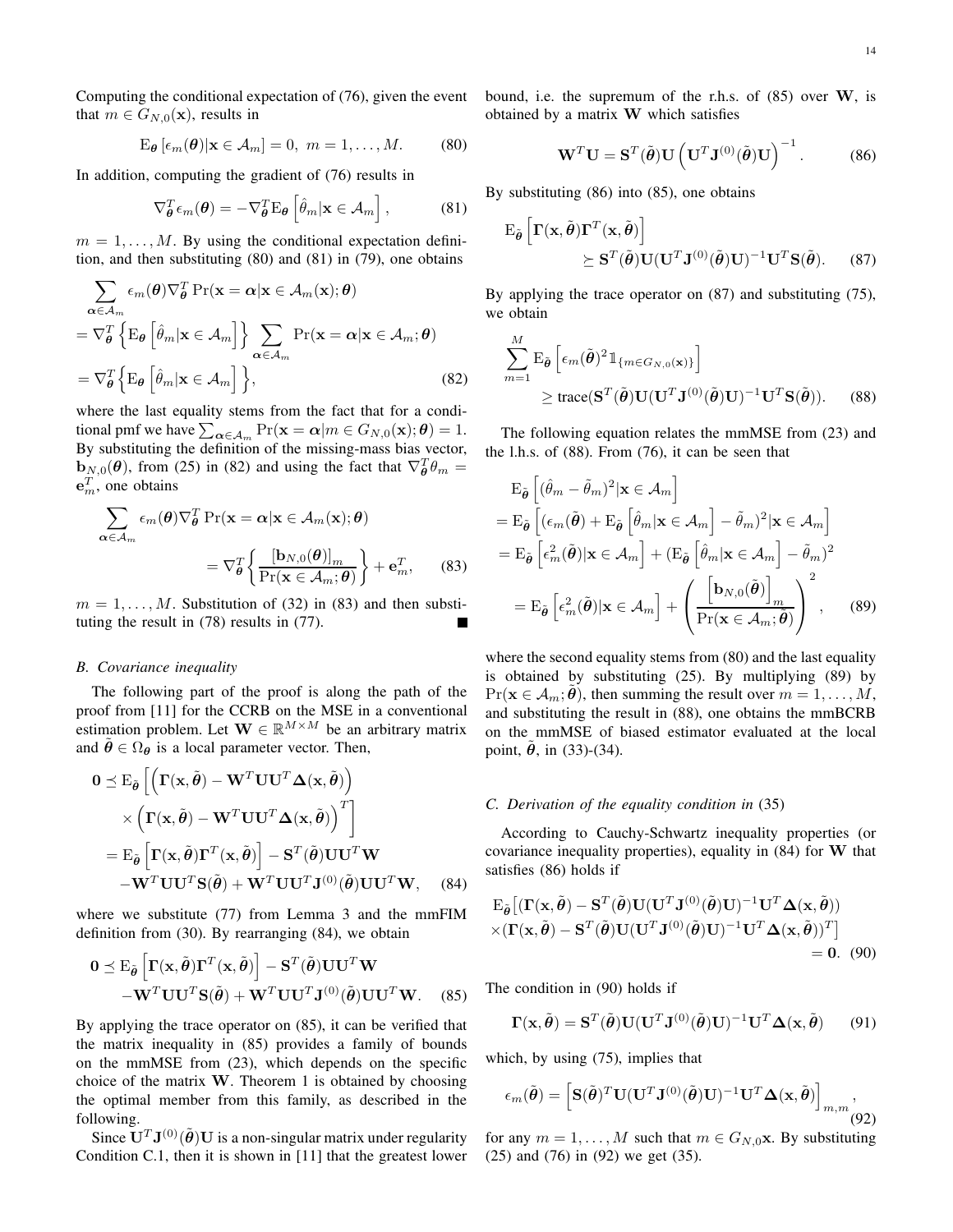# APPENDIX D DERIVATION OF THE FIM IN (39)

In this appendix, we develop the closed-form mmFIM, defined in (30), for the observation model from (5). By substituting (12) in (31), one obtains

$$
\Delta_{1:M,m}(\mathbf{x}, \boldsymbol{\theta}) =
$$
\n
$$
\nabla_{\boldsymbol{\theta}} \left( \sum_{l=1}^{M} C_{N,l}(\mathbf{x}) \log \theta_{l} - N \log(1 - \theta_{m}) \right) \mathbb{1}_{\{m \in G_{N,0}(\mathbf{x})\}}
$$
\n
$$
= \left( \mathbf{v}^{T}(\mathbf{x}, \boldsymbol{\theta}) - \frac{N}{1 - \theta_{m}} \mathbf{e}_{m}^{T} \right) \mathbb{1}_{\{m \in G_{N,0}(\mathbf{x})\}},
$$
\n(93)

where  $\mathbf{v}(\mathbf{x}, \theta)$  is defined in (42). By substituting (93) in the mmFIM definition from (30), we obtain that the  $(k, l)$ th element of the mmFIM for our model is given by

$$
\begin{aligned}\n\left[\mathbf{J}^{(0)}(\boldsymbol{\theta})\right]_{k,l} &= \sum_{m=1}^{M} \mathrm{E}_{\boldsymbol{\theta}} \left[ \left[\mathbf{\Delta}(\mathbf{x}, \boldsymbol{\theta})\right]_{k,m} \left[\mathbf{\Delta}(\mathbf{x}, \boldsymbol{\theta})\right]_{l,m} \right] \\
&= \sum_{m=1}^{M} \mathrm{E}_{\boldsymbol{\theta}} \left[ \left(\frac{C_{N,k}(\mathbf{x})}{\theta_k} + \frac{N}{1-\theta_m} \delta_{k,m}\right) \right. \\
&\times \left(\frac{C_{N,l}(\mathbf{x})}{\theta_l} + \frac{N}{1-\theta_m} \delta_{l,m}\right) \mathbbm{1}_{\{m \in G_{N,0}(\mathbf{x})\}} \right] \\
&= \sum_{m=1}^{M} \left\{ \frac{1}{\theta_k \theta_l} \mathrm{E}_{\boldsymbol{\theta}} \left[C_{N,k}(\mathbf{x}) C_{N,l}(\mathbf{x})| m \in G_{N,0}(\mathbf{x})\right] \right. \\
&\left. + \frac{N \delta_{k,m}}{(1-\theta_m)\theta_l} \mathrm{E}_{\boldsymbol{\theta}} \left[C_{N,l}(\mathbf{x})|\mathbf{x} \in \mathcal{A}_m\right] \right. \\
&\left. + \frac{N \delta_{l,m}}{(1-\theta_m)\theta_k} \mathrm{E}_{\boldsymbol{\theta}} \left[C_{N,k}(\mathbf{x})|\mathbf{x} \in \mathcal{A}_m\right] \right. \\
&\left. + \frac{N^2 \delta_{k,m} \delta_{l,m}}{(1-\theta_m)^2} \right\} \mathrm{Pr}(\mathbf{x} \in \mathcal{A}_m; \boldsymbol{\theta}), \qquad (94)\n\end{aligned}
$$

where the last equality is obtained by using the law of total probability. In the following, we compute the conditional expectation terms from (94). First, it can be seen that

$$
\sum_{\alpha \in \mathcal{A}_m} \Pr(\mathbf{x} = \alpha; \boldsymbol{\theta}) = \Pr(\mathbf{x} \in \mathcal{A}_m; \boldsymbol{\theta}) = \left(\sum_{n=1, n \neq m}^{N} \theta_n\right)^N, (95)
$$

 $m = 1, \ldots, M$ , where  $\mathcal{A}_m$  is defined in (9) and where the probability of the mth element to be unobserved on the r.h.s. of (95) is an alternative way of writing the r.h.s of (10). Then, by using (12), it can be verified that

$$
\mathbf{E}_{\theta} \left[ C_{N,k}(\mathbf{x}) | \mathbf{x} \in \mathcal{A}_{m} \right]
$$
\n
$$
= \sum_{\alpha \in \mathcal{A}_{m}} C_{N,k}(\alpha) \frac{\prod_{n=1}^{M} \theta_{n}^{C_{N,n}(\alpha)}}{(1 - \theta_{m})^{N}}
$$
\n
$$
= \frac{\theta_{k}}{(1 - \theta_{m})^{N}} \sum_{\alpha \in \mathcal{A}_{m}} \frac{\partial}{\partial \theta_{k}} \prod_{n=1}^{M} \theta_{n}^{C_{N,n}(\alpha)}
$$
\n
$$
= \frac{\theta_{k}}{(1 - \theta_{m})^{N}} \frac{\partial}{\partial \theta_{k}} \sum_{\alpha \in \mathcal{A}_{m}} \Pr(\mathbf{x} = \alpha; \theta), \qquad (96)
$$

 $m, k = 1, \ldots, M$ . It should be noted that the last equality in (96) is only valid if we use the probability term,  $Pr(\mathbf{x} = \alpha; \boldsymbol{\theta})$ , as it is written in (95). By substituting (95) in (96), one obtains

$$
\mathbf{E}_{\theta} \left[ C_{N,k}(\mathbf{x}) | \mathbf{x} \in \mathcal{A}_m \right]
$$
  
= 
$$
\frac{\theta_k}{(1 - \theta_m)^N} \frac{\partial}{\partial \theta_k} \left( \sum_{n=1, n \neq m}^{N} \theta_n \right)^N
$$
  
= 
$$
\begin{cases} \frac{N\theta_k}{1 - \theta_m} & m \neq k \\ 0 & m = k \end{cases}
$$
 (97)

Similar to the derivation of (96), by using (12), we obtain

$$
E_{\theta} [C_{N,k}(\mathbf{x})C_{N,l}(\mathbf{x}) | \mathbf{x} \in A_m]
$$
  
\n
$$
= \sum_{\alpha \in A_m} C_{N,k}(\alpha) C_{N,l}(\alpha) \frac{\prod_{n=1}^{M} \theta_n^{C_{N,n}(\alpha)}}{(1 - \theta_m)^N}
$$
  
\n
$$
= \sum_{\alpha \in A_m} \frac{\theta_k \theta_l}{(1 - \theta_m)^N} \frac{\partial^2}{\partial \theta_k \partial \theta_l} \prod_{n=1}^{M} \theta_n^{C_{N,n}(\alpha)}
$$
  
\n
$$
+ \frac{\delta_{k,l}}{(1 - \theta_m)^N} \sum_{\alpha \in A_m} C_{N,k}(\alpha) \prod_{n=1}^{M} \theta_n^{C_{N,n}(\alpha)}
$$
  
\n
$$
= \frac{\theta_k \theta_l}{(1 - \theta_m)^N} \frac{\partial^2}{\partial \theta_k \partial \theta_l} \sum_{\alpha \in A_m} \Pr(\mathbf{x} = \alpha; \theta)
$$
  
\n
$$
+ \frac{N \delta_{k,l}}{1 - \theta_m} E_{\theta} [C_{N,k}(\mathbf{x}) | \mathbf{x} \in A_m], \qquad (98)
$$

where we replace the order of the derivative and the sum, and we use (5). Again, it should be noted that the last equality in (98) is only valid if we use the probability term,  $Pr(\mathbf{x} = \alpha; \boldsymbol{\theta})$ , in  $(95)$ . By substituting  $(95)$  and  $(97)$  in  $(98)$ , one obtains

$$
\mathbf{E}_{\theta} \left[ C_{N,k}(\mathbf{x}) C_{N,l}(\mathbf{x}) | \mathbf{x} \in \mathcal{A}_m \right] =
$$
\n
$$
\frac{\theta_k \theta_l}{(1 - \theta_m)^N} \frac{\partial^2}{\partial \theta_k \partial \theta_l} \left( \sum_{n=1, n \neq m}^{N} \theta_n \right)^N + \frac{N \theta_k \delta_{k,l} (1 - \delta_{m,k})}{1 - \theta_m}
$$
\n
$$
= \begin{cases} \frac{N(N-1) \theta_k \theta_l}{(1 - \theta_m)^2} & \text{if } m \neq k, \ l \neq m, \ k \neq l \\ \frac{N(N-1) \theta_k^2}{(1 - \theta_m)^2} + \frac{N \theta_k}{1 - \theta_m} & \text{if } k = l \neq m \\ 0 & \text{otherwise} \end{cases} \tag{99}
$$

Thus, by substituting  $(10)$ ,  $(97)$ , and  $(99)$  in  $(94)$ , one obtains that the elements of the mmFIM are given by

$$
[\mathbf{J}^{(0)}(\boldsymbol{\theta})]_{k,k} \sum_{m=1,m\neq k}^{M} \left( \frac{N(N-1)}{(1-\theta_m)^2} + \frac{N}{\theta_k (1-\theta_m)} \right) (1-\theta_m)^N + \frac{N^2}{(1-\theta_k)^2} (1-\theta_k)^N = \sum_{m=1}^{M} \left( \frac{N(N-1)}{(1-\theta_m)^2} + \frac{N}{\theta_k (1-\theta_m)} \right) (1-\theta_m)^N + \frac{N}{(1-\theta_k)^2} (1-\theta_k)^N - \frac{N}{\theta_k (1-\theta_k)} (1-\theta_k)^N,
$$
(100)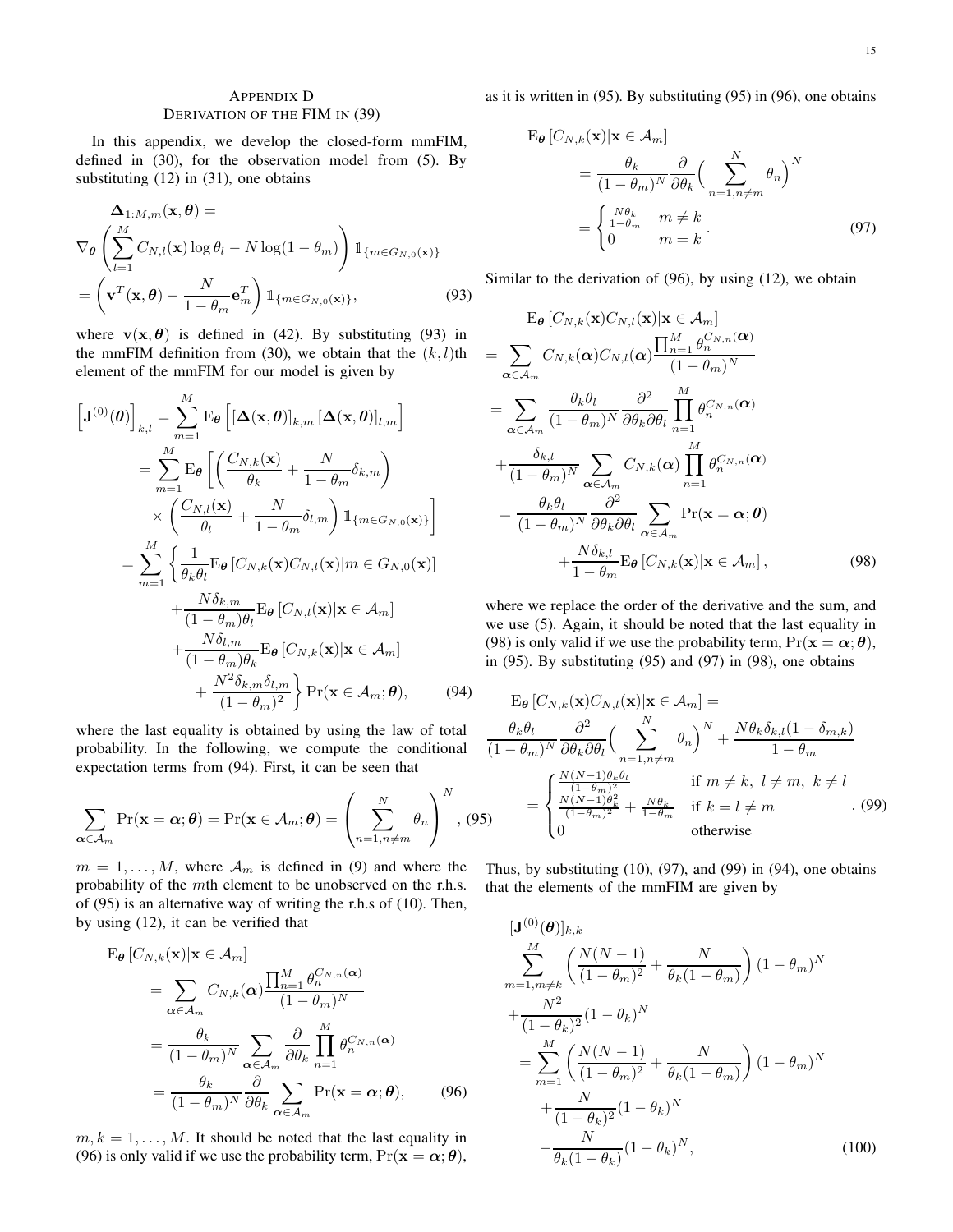for  $k = 1, \ldots, M$ , and

$$
[\mathbf{J}^{(0)}(\boldsymbol{\theta})]_{k,l} = \sum_{m=1, m \neq k, m \neq l}^{M} \frac{N(N-1)}{(1-\theta_m)^2} (1-\theta_m)^N
$$

$$
+\frac{N^2}{(1-\theta_k)^2} (1-\theta_k)^N + \frac{N^2}{(1-\theta_l)^2} (1-\theta_l)^N
$$

$$
=\sum_{m=1}^{M} \frac{N(N-1)}{(1-\theta_m)^2} (1-\theta_m)^N
$$

$$
+\frac{N}{(1-\theta_k)^2} (1-\theta_k)^N + \frac{N}{(1-\theta_l)^2} (1-\theta_l)^N, \text{(101)}
$$

for  $k, l = 1, \ldots, M, k \neq l$ . By rearranging the elements in (100) and (101), and substituting (10), we obtain the closedform matrix  $J^{(0)}(\theta)$  in its matrix representation in (39).

$$
D_{m,m} = -\frac{(1-\theta_m)^N}{(1-\theta_m)^2} + \sum_{l=1, l \neq m}^{M} \frac{(1-\theta_l)^N}{\theta_m(1-\theta_l)}.
$$
 (102)

# APPENDIX E PROOF OF LEMMA 2

Taking the logarithm of (12) yields the following conditional log-likelihood function:

$$
\log p(\mathbf{x}|\mathbf{x} \in \mathcal{A}_m; \boldsymbol{\theta}) = \sum_{l=1}^{M} C_{N,l}(\mathbf{x}) \log \theta_l - N \log(1 - \theta_m)
$$
(103)

for any  $x \in A_m$ . By substituting (76) and the derivative of (103) w.r.t.  $\theta$  in (78), we obtain

$$
\mathbf{E}_{\theta} \left[ \epsilon_m(\theta) \Delta_{1:M,m}^T(\mathbf{x}, \theta) \right] = \mathbf{E}_{\theta} \left[ (\hat{\theta}_m - \mathbf{E}_{\theta} [\hat{\theta}_m | \mathbf{x} \in \mathcal{A}_m]) \right] \times (\mathbf{v}^T(\mathbf{x}, \theta) + N \mathbf{e}_m^T \frac{1}{1 - \theta_m}) \mathbb{1}_{\{\mathbf{x} \in \mathcal{A}_m\}} \n= \mathbf{E}_{\theta} \left[ (\hat{\theta}_m - \theta_m) (\mathbf{v}^T(\mathbf{x}, \theta) + N \mathbf{e}_m^T \frac{1}{1 - \theta_m}) \mathbb{1}_{\{\mathbf{x} \in \mathcal{A}_m\}} \right] \n- [\mathbf{b}_{N,0}(\theta)]_m \left( \mathbf{E}_{\theta} \left[ \mathbf{v}^T(\mathbf{x}, \theta) | \mathbf{x} \in \mathcal{A}_m \right] + N \mathbf{e}_m^T \frac{1}{1 - \theta_m} \right) (10)
$$

where the last equality is obtained by substituting (25). By substituting  $(25)$  and  $(97)$  in  $(104)$ , we obtain

$$
\mathbf{E}_{\theta} \left[ \epsilon_m(\theta) \Delta_{1:M,m}^T(\mathbf{x}, \theta) \right]
$$
  
=  $\mathbf{E}_{\theta} \left[ (\hat{\theta}_m - \theta_m) \mathbf{v}^T(\mathbf{x}, \theta) \mathbb{1}_{\{\mathbf{x} \in \mathcal{A}_m\}} \right]$   
+  $\frac{N}{1 - \theta_m} [\mathbf{b}_{N,0}(\theta)]_m \mathbf{e}_m^T - N \frac{1}{1 - \theta_m} [\mathbf{b}_{N,0}(\theta)]_m \mathbf{1}_M^T, (105)$ 

 $m = 1, \ldots, M$ . By substituting (105) in (77), we obtain (41).

#### **REFERENCES**

- [1] H. Robbins, "Estimating the total probability of the unobserved outcomes of an experiment," *The Annals of Mathematical Statistics*, vol. 39, no. 1, pp. 256–257, 1968.
- [2] I. J. Good, "The population frequencies of species and the estimation of population parameters," *Biometrika*, vol. 40, pp. 237–264, 1953.
- [3] B. Efron and R. Thisted, "Estimating the number of unseen species: How many words did Shakespeare know?" *Biometrika*, vol. 63, no. 3, pp. 435–447, 12 1976.
- [4] C. Budianu and L. Tong, "Good-Turing estimation of the number of operating sensors: a large deviations analysis," in *Proc. ICASSP*, vol. 2, May 2004, pp. 1029–1032.
- [5] C. Budianu, S. Ben-David, and L. Tong, "Estimation of the number of operating sensors in large-scale sensor networks with mobile access," *IEEE Trans. Signal Processing*, vol. 54, no. 5, pp. 1703–1715, May 2006.
- [6] S. F. Chen and J. Goodman, "An empirical study of smoothing techniques for language modeling," in *Annual Meeting on Association for Computational Linguistics*, 1996, pp. 310–318.
- [7] S. Katz, "Estimation of probabilities from sparse data for the language model component of a speech recognizer," *IEEE Trans. acoustics, speech, and signal processing*, vol. 35, no. 3, pp. 400–401, 1987.
- [8] A. Orlitsky, N. P. Santhanam, and J. Zhang, "Always Good Turing: Asymptotically optimal probability estimation," *Science*, vol. 302, no. 5644, pp. 427–431, 2003.
- [9] G. Valiant and P. Valiant, "Estimating the unseen: An n/log(n)-sample estimator for entropy and support size, shown optimal via new CLTs," in *the 43rd ACM Symposium on Theory of Computing*, 2011, pp. 685–694.
- [10] J. Gorman and A. Hero, "Lower bounds for parametric estimation with constraints," *IEEE Trans. Information Theory*, vol. 36, no. 6, pp. 1285– 1301, Nov. 1990.
- [11] P. Stoica and B. C. Ng, "On the Cramér-Rao bound under parametric constraints," *IEEE Signal Processing Letters*, vol. 5, no. 7, pp. 177–179, July 1998.
- [12] T. J. Moore, B. M. Sadler, and R. J. Kozick, "Maximum-likelihood estimation, the Cramér-Rao bound, and the method of scoring with parameter constraints," *IEEE Trans. Signal Processing*, vol. 56, no. 3, pp. 895–908, 2008.
- [13] E. Nitzan, T. Routtenberg, and J. Tabrikian, "Cramér-Rao bound for constrained parameter estimation using Lehmann-unbiasedness," *IEEE Trans. Signal Processing*, vol. 67, no. 3, pp. 753–768, Feb 2019.
- [14] E. Nitzan, T. Routtenberg, and J. Tabrikian, "Cramér-Rao bound under norm constraint," *IEEE Signal Processing Letters*, vol. 26, no. 9, pp. 1393–1397, 2019.
- [15] P. S. Laplace, *Pierre-Simon Laplace Philosophical Essay on Probabilities: Translated from the fifth French edition of 1825 With Notes by the Translator*. Springer Science & Business Media, 2012, vol. 13.
- [16] A. Nadas, "On Turing's formula for word probabilities," *IEEE Trans. Acoustics, Speech, and Signal Processing*, vol. 33, no. 6, pp. 1414–1416, Dec. 1985.
- [17] W. A. Gale and G. Sampson, "Good-Turing frequency estimation without tears," *Journal of quantitative linguistics*, vol. 2, no. 3, pp. 217– 237, 1995.
- [18] D. Braess and T. Sauer, "Bernstein polynomials and learning theory," *Journal of Approximation Theory*, vol. 128, no. 2, pp. 187 – 206, 2004.
- [19] R. Krichevsky and V. Trofimov, "The performance of universal encoding," *IEEE Trans. Information Theory*, vol. 27, no. 2, pp. 199–207, March 1981.
- [20] W. Gale and K. Church, "What's wrong with adding one," *Corpus-Based Research into Language: In honour of Jan Aarts*, pp. 189–200, 1994.
- $(104)$  [21] K. P. Burnham and W. S. Overton, "Robust estimation of population" size when capture probabilities vary among animals," *Ecology*, vol. 60, no. 5, pp. 927–936, 1979.
	- [22] I. Good and G. Toulmin, "The number of new species, and the increase in population coverage, when a sample is increased," *Biometrika*, vol. 43, no. 1-2, pp. 45–63, 1956.
	- [23] C. X. Mao and B. G. Lindsay, "Estimating the number of classes," *the Annals of Statistics*, pp. 917–930, 2007.
	- [24] J. Acharya, H. Das, A. Orlitsky, and A. T. Suresh, "A unified maximum likelihood approach for estimating symmetric properties of discrete distributions," in *International Conference on Machine Learning (PMLR)*, 2017, pp. 11–21.
	- [25] A. Orlitsky, N. P. Santhanam, K. Viswanathan, and J. Zhang, "On modeling profiles instead of values," in *Proceedings of the 20th conference on Uncertainty in artificial intelligence*, 2004, pp. 426–435.
	- [26] Y. Hao and A. Orlitsky, "The broad optimality of profile maximum likelihood," *Advances in Neural Information Processing Systems*, vol. 32, pp. 10 991–11 003, 2019.
	- [27] A. Orlitsky and A. T. Suresh, "Competitive distribution estimation: Why is Good-Turing good," in *Advances in Neural Information Processing Systems 28*, C. Cortes, N. D. Lawrence, D. D. Lee, M. Sugiyama, and R. Garnett, Eds. Curran Associates, Inc., 2015, pp. 2143–2151.
	- [28] B. H. Juang and S. H. Lo, "On the bias of the Turing-Good estimate of probabilities," *IEEE Trans. Signal Processing*, vol. 42, no. 2, pp. 496–498, Feb. 1994.
	- [29] D. A. McAllester and R. E. Schapire, "On the convergence rate of Good-Turing estimators," in *Proceedings of the Thirteenth Annual Conference on Computational Learning Theory*. Morgan Kaufmann Publishers Inc., 2000, pp. 1–6.